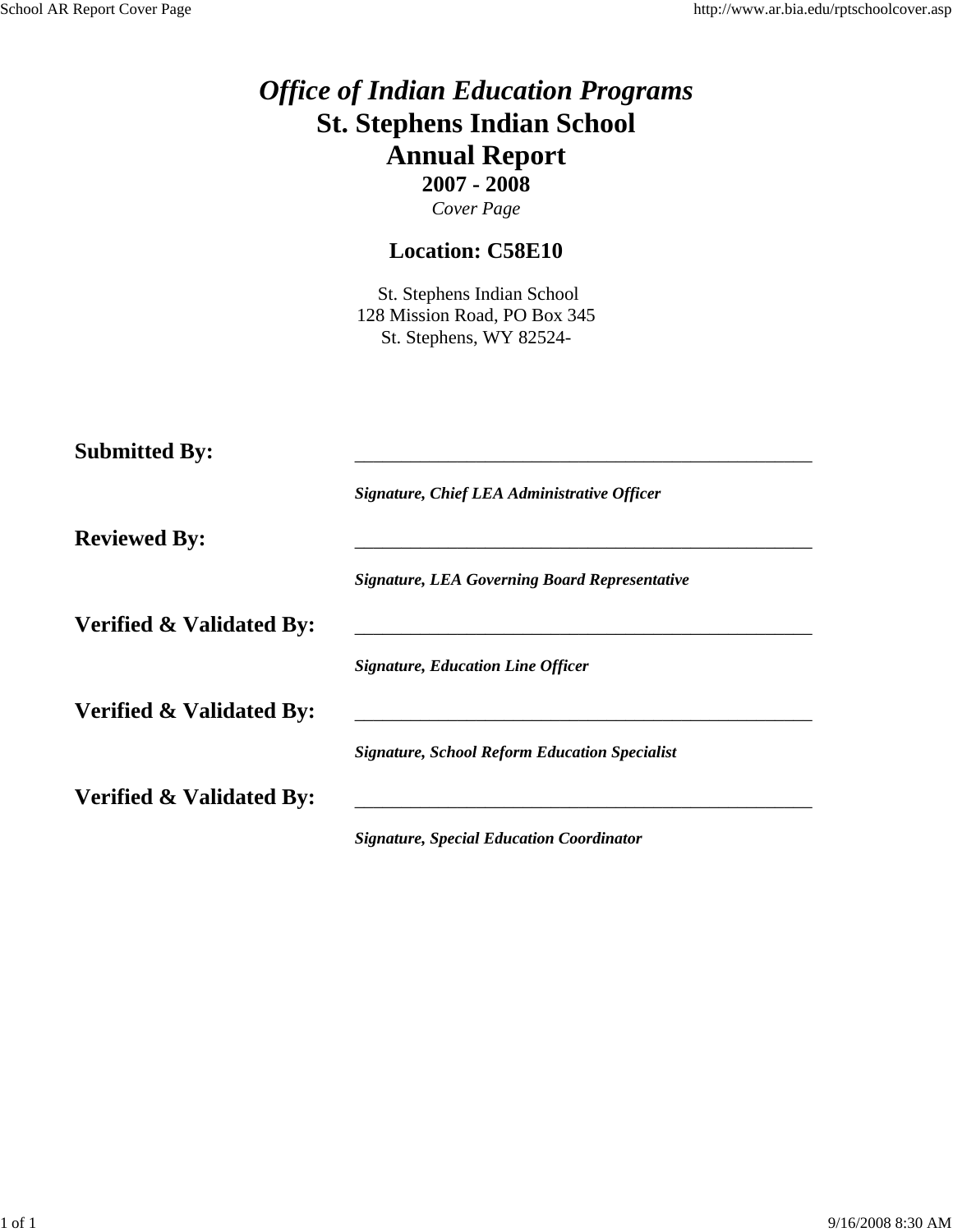### *Special Education Section*

### **Section A: Enrollment Data - Test Eligible Students with IEPs**

| Grade          | <b>Language Arts</b><br>(1a) | <b>Reading (1b)</b> | <b>Math</b> $(1c)$ |
|----------------|------------------------------|---------------------|--------------------|
| 3              | 0                            | 4                   | 4                  |
| $\overline{4}$ | 0                            |                     |                    |
| 5              | 0                            | 2                   |                    |
| 6              | 0                            |                     |                    |
| 7              | $\mathcal{O}$                |                     |                    |
| 8              | 0                            |                     |                    |
| 9              | 0                            |                     |                    |
| 10             | 0                            |                     |                    |
| 11             | 0                            |                     |                    |
| 12             | 0                            |                     |                    |
|                |                              |                     |                    |
| Total          |                              | 10                  | 8                  |

|       | Column (1): All students with special education IEPs who are |
|-------|--------------------------------------------------------------|
|       | enrolled in grades tested at time of test. Be sure           |
|       | the totals in columns $(3)+(4)+(5)+(6)+(7)+(8)$ in           |
|       | the following sections equals the total of column            |
|       | $(1)$ .                                                      |
| Note: | These counts include ISEP and Non-ISEP students.             |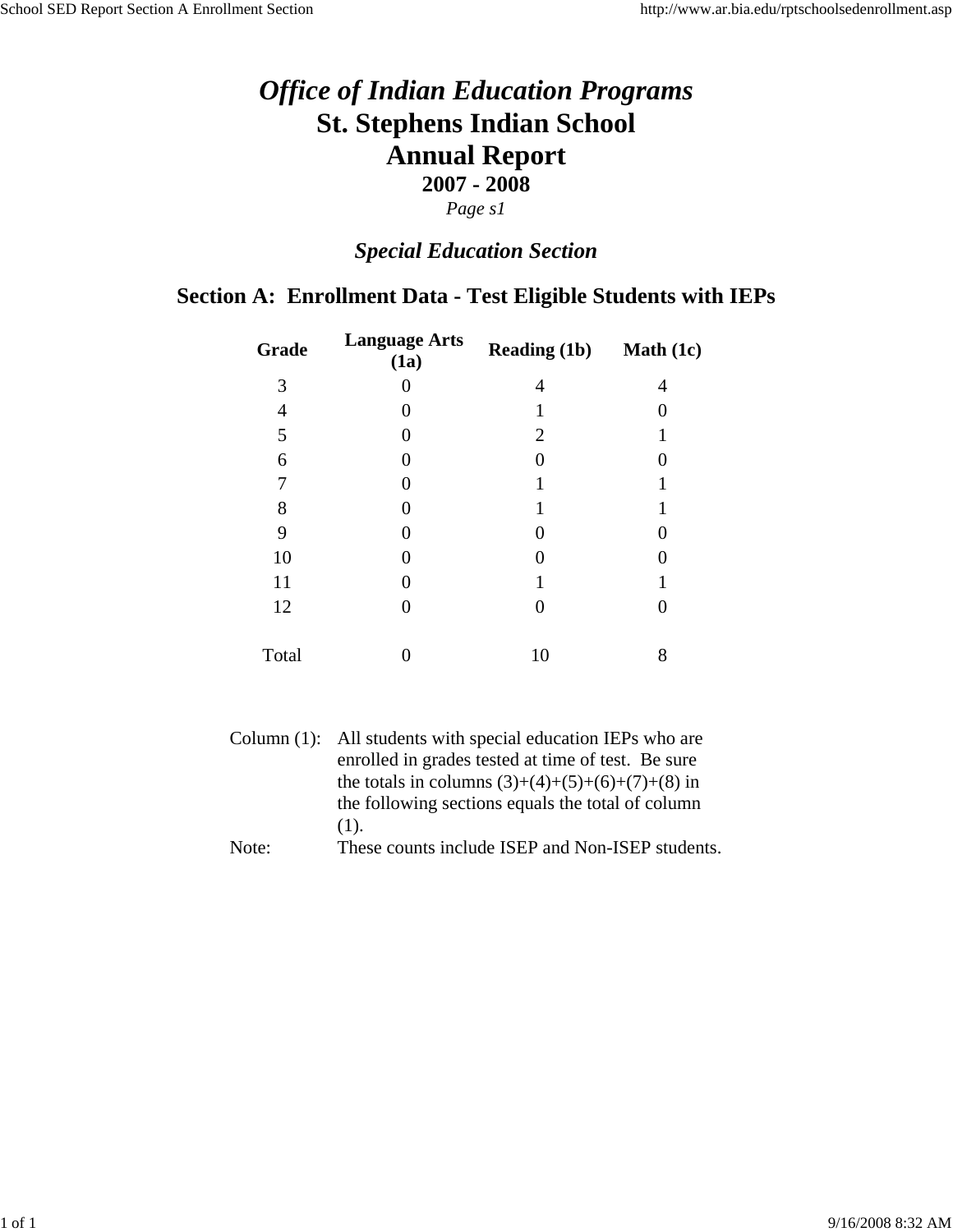### *Special Education Section* **Section B: Language Arts**

### **Language Arts: Students taking Regular Assessment ON GRADE LEVEL**

| Grade      | <b>No Accommodations</b><br>(3i) | With<br><b>Accommodations (3ii)</b> | <b>Accommodations</b><br><b>Invalidated Score</b><br>(3A) | <b>Invalid Results</b><br>(3B) |
|------------|----------------------------------|-------------------------------------|-----------------------------------------------------------|--------------------------------|
| 3          |                                  |                                     |                                                           |                                |
|            |                                  |                                     |                                                           |                                |
|            |                                  |                                     |                                                           |                                |
| 6          |                                  |                                     |                                                           |                                |
|            |                                  |                                     |                                                           |                                |
| Ω          |                                  |                                     |                                                           |                                |
|            |                                  |                                     |                                                           |                                |
| 10         |                                  |                                     |                                                           |                                |
| 11         |                                  |                                     |                                                           |                                |
| 12         |                                  |                                     |                                                           |                                |
| Total      |                                  |                                     |                                                           |                                |
| $3i + 3ii$ |                                  |                                     |                                                           |                                |
|            |                                  |                                     |                                                           |                                |

#### **Language Arts: Students taking Regular Assessment OUT OF GRADE LEVEL**

| Grade | of Grade Level (4) | <b>Students Assessed Out Accommodations Invalidated</b><br>Score (4A) | <b>Invalid Results (4B)</b> |
|-------|--------------------|-----------------------------------------------------------------------|-----------------------------|
|       |                    |                                                                       |                             |
|       |                    |                                                                       |                             |
|       |                    |                                                                       |                             |
| 6     |                    |                                                                       |                             |
|       |                    |                                                                       |                             |
|       |                    |                                                                       |                             |
|       |                    |                                                                       |                             |
| 10    |                    |                                                                       |                             |
| 11    |                    |                                                                       |                             |
| 12    |                    |                                                                       |                             |
| Total |                    |                                                                       |                             |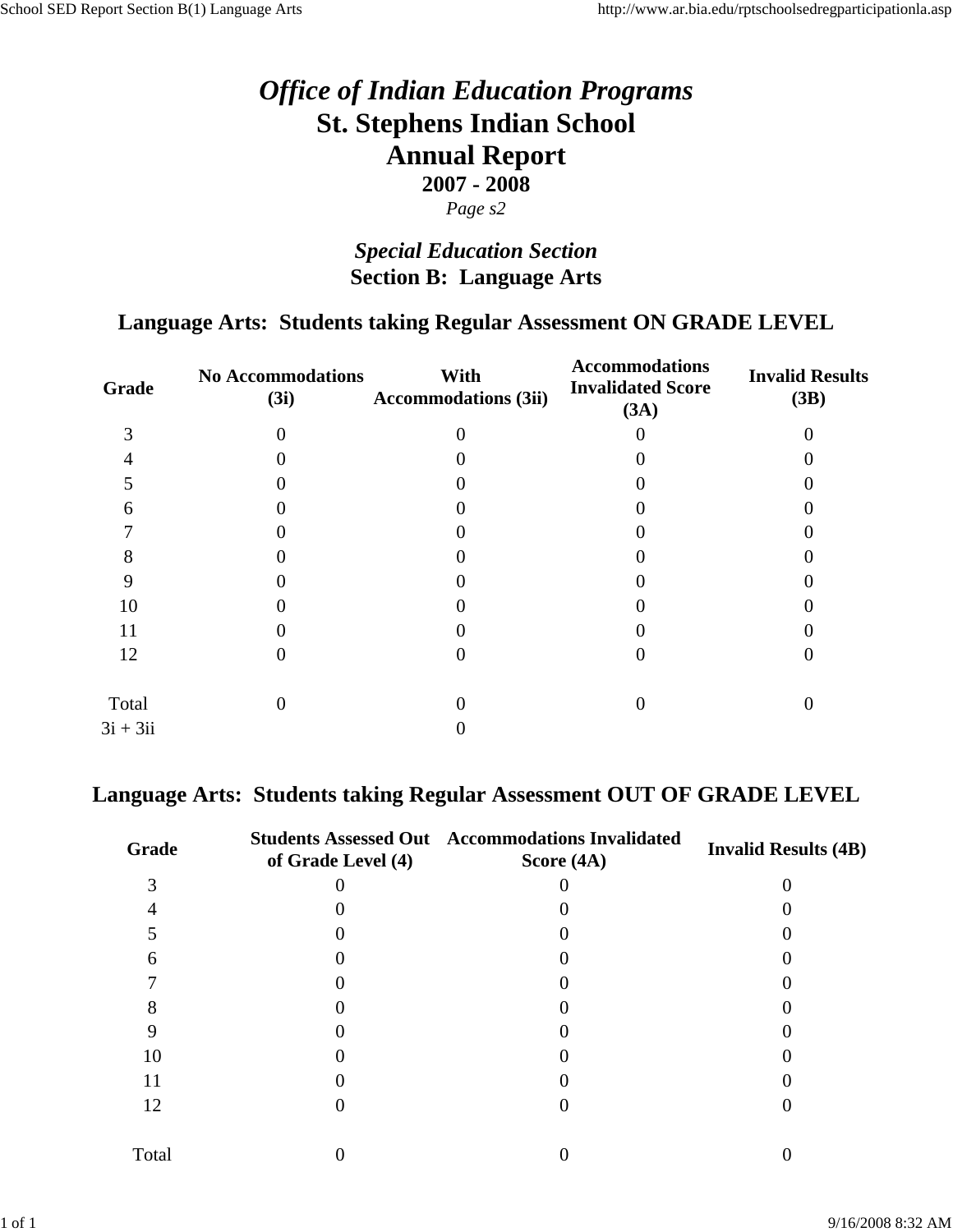#### *Page s3*

#### *Special Education Section*

#### **Section B: Language Arts**

#### **Language Arts: Students taking Alternate Assessments**

| Grade | <b>Took Alternate</b><br><b>Assessment</b> (5) | <b>Score</b><br><b>Counted as</b><br><b>Basic due to</b><br><b>NCLB Cap</b><br>(5A) | <b>Assessment was</b><br>Invalid (5B) |
|-------|------------------------------------------------|-------------------------------------------------------------------------------------|---------------------------------------|
|       | GL/ALT                                         | GL/ALT                                                                              | GL/ALT                                |
| 3     | 0/0                                            | 0/0                                                                                 | 0/0                                   |
| 4     | 0/0                                            | 0/0                                                                                 | 0/0                                   |
| 5     | 0/0                                            | 0/0                                                                                 | 0/0                                   |
| 6     | 0/0                                            | 0/0                                                                                 | 0/0                                   |
| 7     | 0/0                                            | 0/0                                                                                 | 0/0                                   |
| 8     | 0/0                                            | 0/0                                                                                 | 0/0                                   |
| 9     | 0/0                                            | 0/0                                                                                 | 0/0                                   |
| 10    | 0/0                                            | 0/0                                                                                 | 0/0                                   |
| 11    | 0/0                                            | 0/0                                                                                 | 0/0                                   |
| 12    | 0/0                                            | 0/0                                                                                 | 0/0                                   |
| Total | 0/0                                            | 0/0                                                                                 | 0/0                                   |
|       | 0                                              | 0                                                                                   | 0                                     |

Note: A student receives an alternate assessment only when their intellectual functioning and adaptive behavior are three or more standard deviations below the mean. There is a cap of 1% of the total population for the alternate assessment. Do not confuse with students who take regular assessment with accommodations. If there are students who meet the criteria above the cap a waiver must be requested.  $C<sub>0</sub>$ 

| CORTILLE<br>$(5A)$ : | Subset of $(5)$ . |
|----------------------|-------------------|
| Column               | Subset of $(5)$ . |
| $(5B)$ :             |                   |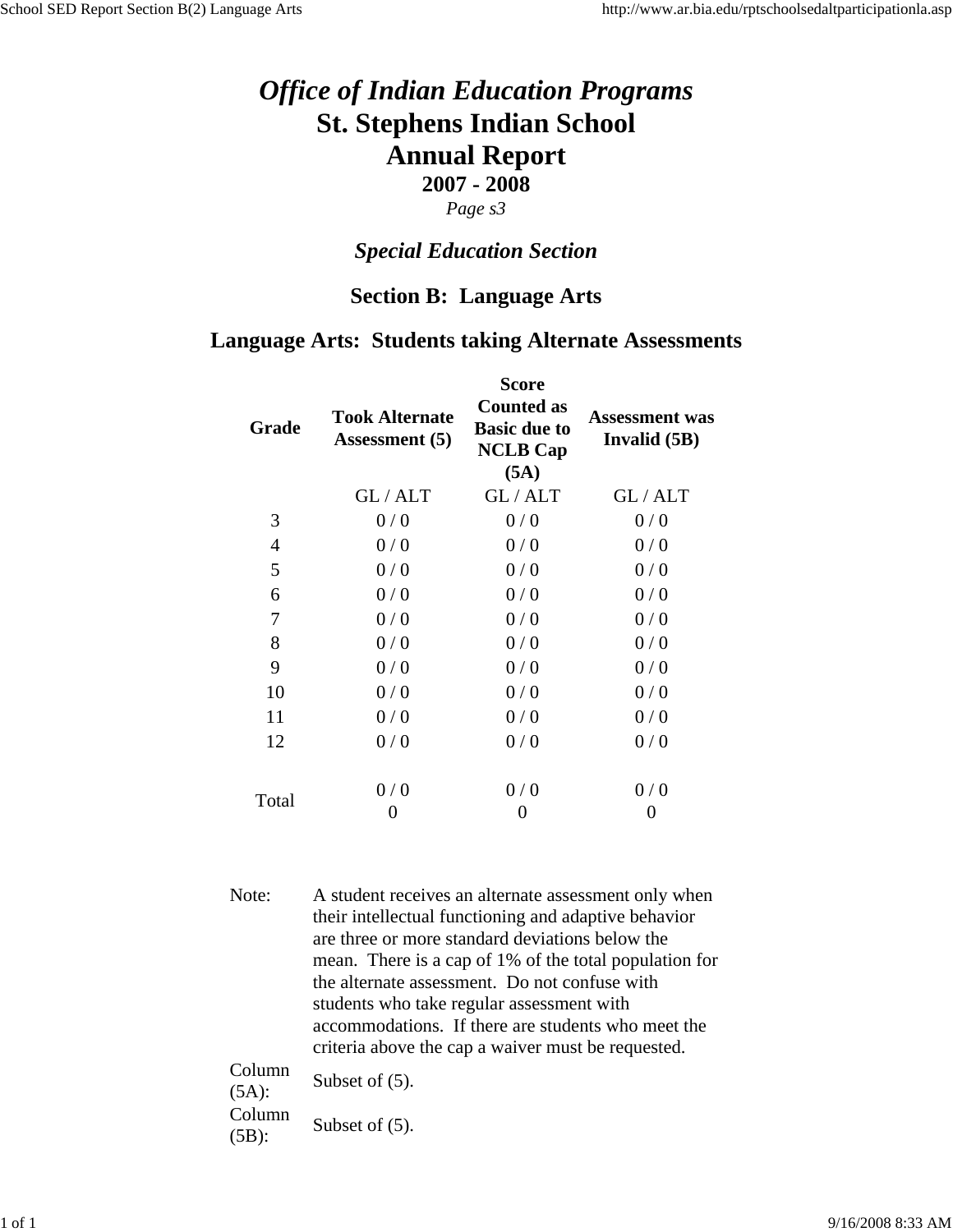### *Special Education Section*

#### **Section B: Language Arts**

#### **Language Arts: Students Not Taking Any Assessments**

| Grade | <b>Parental</b><br><b>Exemptions (6)</b> | Absents (7)       | <b>Exempt</b> for<br><b>Other</b><br><b>Reasons (8)</b> |
|-------|------------------------------------------|-------------------|---------------------------------------------------------|
| 3     | 0                                        | $\mathbf{\Omega}$ |                                                         |
| 4     |                                          |                   |                                                         |
| 5     |                                          |                   |                                                         |
| 6     |                                          |                   |                                                         |
| 7     |                                          |                   |                                                         |
| 8     |                                          |                   |                                                         |
| 9     |                                          |                   |                                                         |
| 10    |                                          | 0                 |                                                         |
| 11    |                                          |                   |                                                         |
| 12    |                                          | 0                 |                                                         |
| Total |                                          |                   |                                                         |

| Column  | Only allowed if allowed in the state in which the   |
|---------|-----------------------------------------------------|
| $(6)$ : | school is located.                                  |
| Column  | Number of students who were absent and did not take |
| (7):    | the assessment.                                     |
| Column  | Number of students who did not take the assessment  |
| (8):    | for any other reason, e.g. medical emergency,       |
|         | expelled, suspended, etc.                           |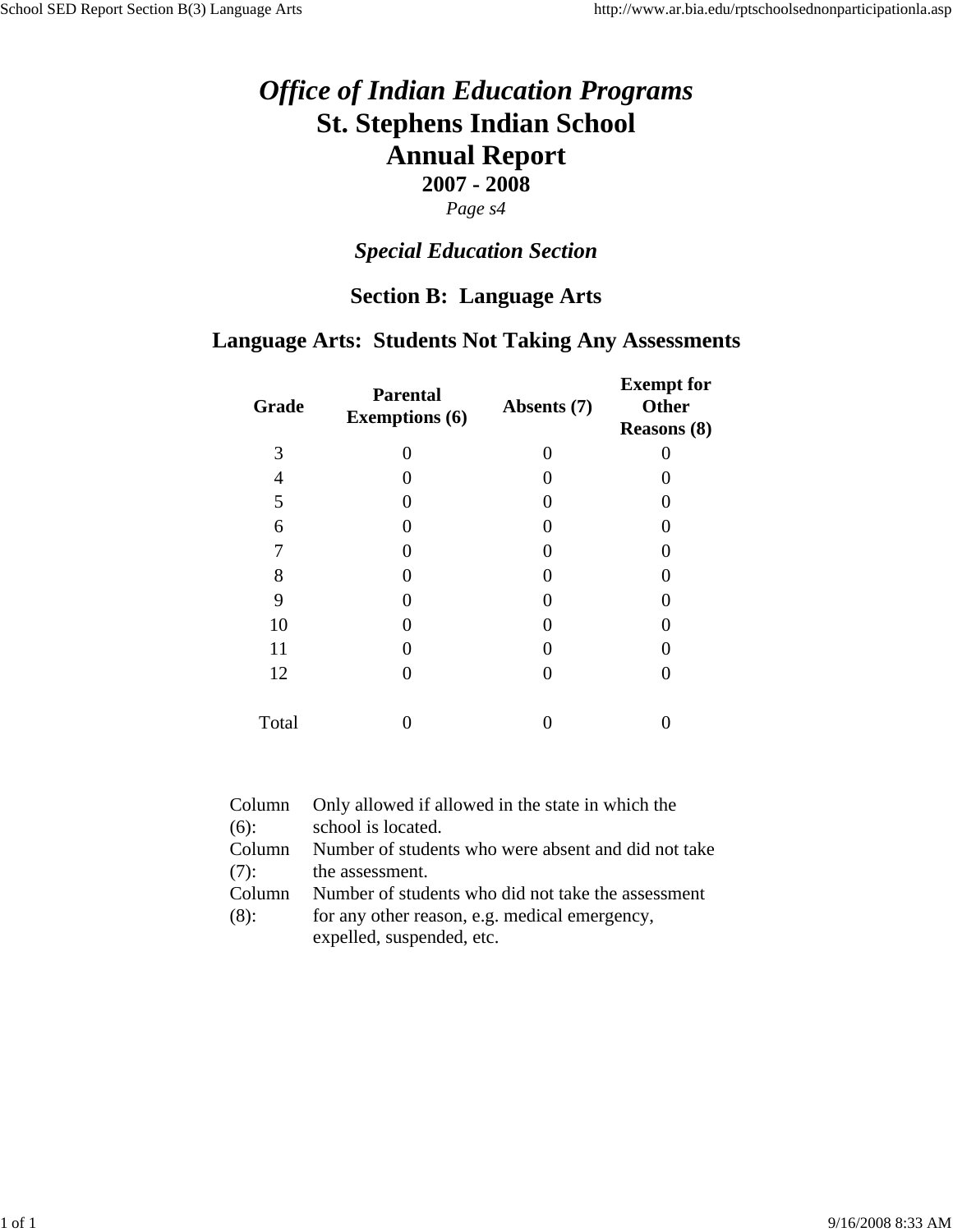#### *Page s5*

### *Special Education Section* **Section B: Language Arts**

#### **Language Arts: Regular Assessment (9A)**

| Grade | <b>Basic</b> | <b>Proficient</b> | <b>Advanced</b> |
|-------|--------------|-------------------|-----------------|
| 3     | $\theta$     |                   |                 |
|       |              |                   |                 |
|       |              |                   |                 |
| 6     |              |                   |                 |
|       |              |                   |                 |
| 8     |              |                   |                 |
| 9     |              |                   |                 |
| 10    |              |                   |                 |
| 11    |              |                   |                 |
| 12    |              |                   |                 |
| Total |              |                   |                 |

#### **Language Arts: Alternate Assessment (9B)**

| Grade | <b>Basic</b> | <b>Proficient</b> | <b>Advanced</b> |
|-------|--------------|-------------------|-----------------|
| 3     | $\theta$     |                   |                 |
|       |              |                   |                 |
| 5     |              |                   |                 |
| 6     |              |                   |                 |
| ┍     |              |                   |                 |
| 8     |              |                   |                 |
|       |              |                   |                 |
| 10    |              |                   |                 |
| 11    |              |                   |                 |
| 12    |              |                   |                 |
| Total |              |                   |                 |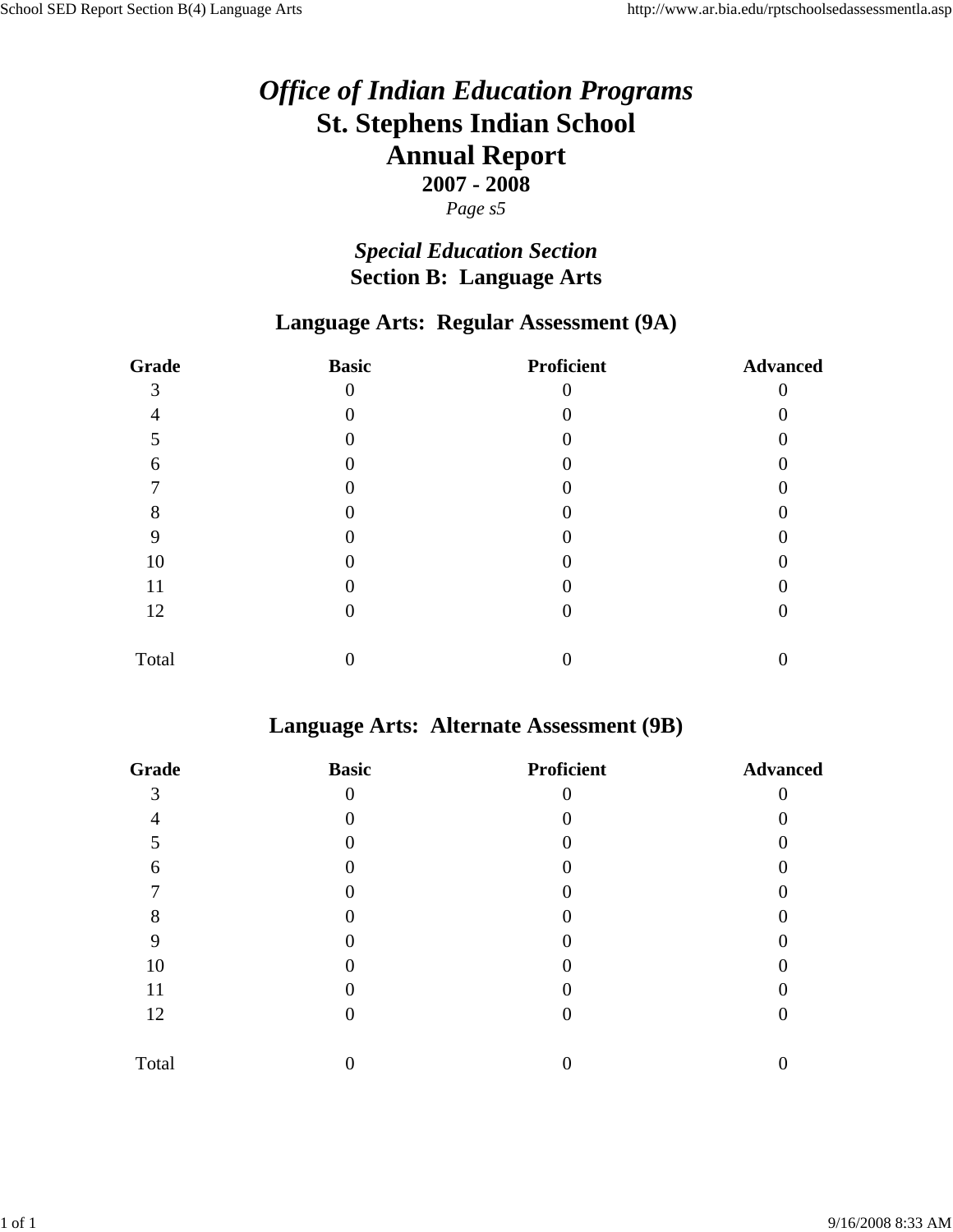### *Special Education Section* **Section C: Reading**

### **Reading: Students taking Regular Assessment ON GRADE LEVEL**

| Grade      | <b>No Accommodations</b><br>(3i) | With<br><b>Accommodations (3ii)</b> | <b>Accommodations</b><br><b>Invalidated Score</b><br>(3A) | <b>Invalid Results</b><br>(3B) |
|------------|----------------------------------|-------------------------------------|-----------------------------------------------------------|--------------------------------|
| 3          |                                  |                                     |                                                           |                                |
|            |                                  |                                     |                                                           |                                |
|            |                                  |                                     |                                                           |                                |
| 6          |                                  |                                     |                                                           |                                |
|            |                                  |                                     |                                                           |                                |
| δ          |                                  |                                     |                                                           |                                |
|            |                                  |                                     |                                                           |                                |
| 10         |                                  |                                     |                                                           |                                |
| 11         |                                  |                                     |                                                           |                                |
| 12         |                                  |                                     |                                                           |                                |
| Total      |                                  | 10                                  |                                                           |                                |
| $3i + 3ii$ |                                  | 10                                  |                                                           |                                |
|            |                                  |                                     |                                                           |                                |

#### **Reading: Students taking Regular Assessment OUT OF GRADE LEVEL**

| Grade | of Grade Level (4) | <b>Students Assessed Out Accommodations Invalidated</b><br>Score (4A) | <b>Invalid Results (4B)</b> |
|-------|--------------------|-----------------------------------------------------------------------|-----------------------------|
|       |                    |                                                                       |                             |
|       |                    |                                                                       |                             |
|       |                    |                                                                       |                             |
| 6     |                    |                                                                       |                             |
|       |                    |                                                                       |                             |
|       |                    |                                                                       |                             |
|       |                    |                                                                       |                             |
| 10    |                    |                                                                       |                             |
| 11    |                    |                                                                       |                             |
| 12    |                    |                                                                       |                             |
| Total |                    |                                                                       |                             |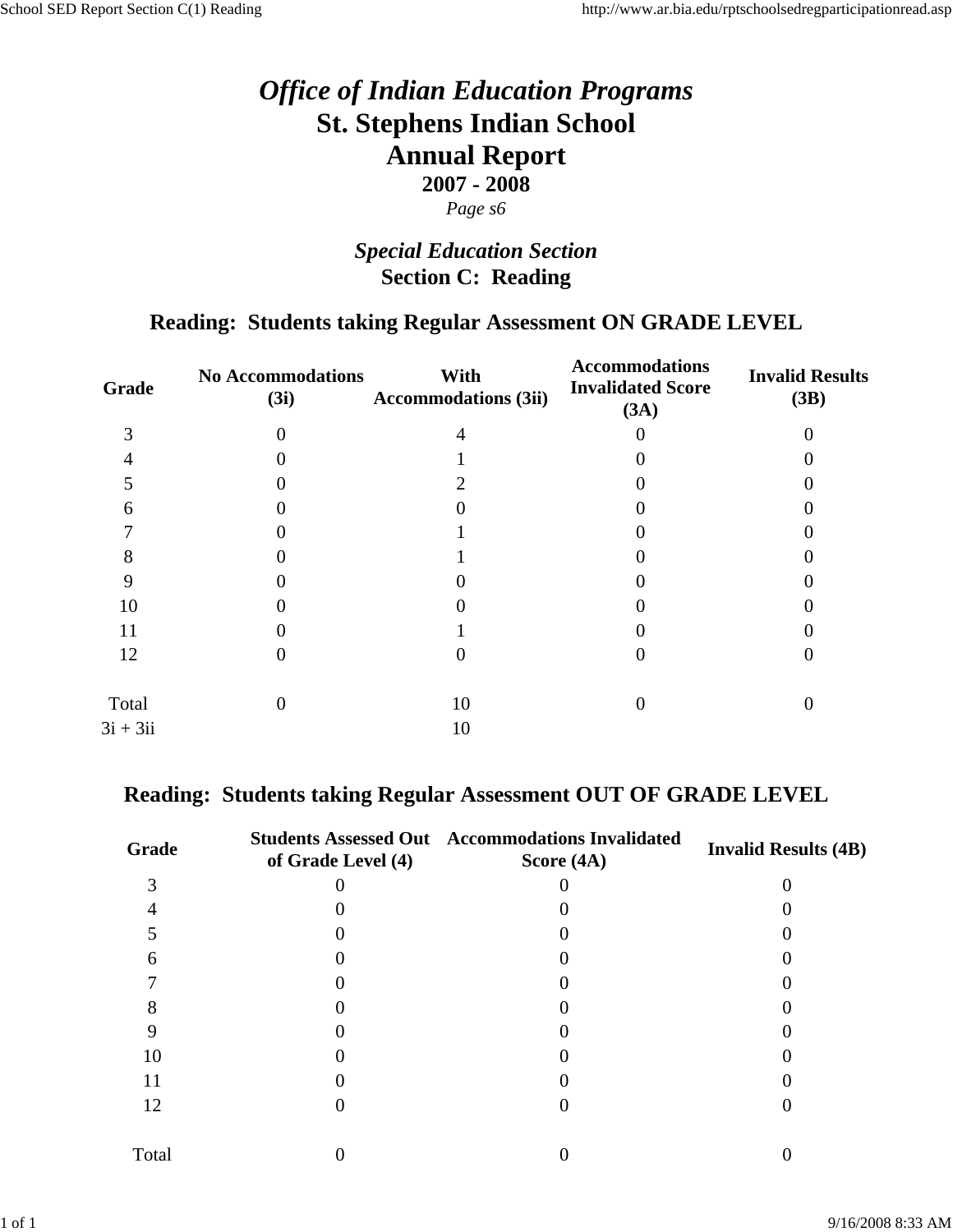#### *Page s7*

#### *Special Education Section*

#### **Section C: Reading**

#### **Reading: Students taking Alternate Assessments**

| Grade | <b>Took Alternate</b><br><b>Assessment</b> (5) | <b>Score</b><br><b>Counted as</b><br><b>Basic due to</b><br><b>NCLB Cap</b><br>(5A) | <b>Assessment was</b><br>Invalid (5B) |
|-------|------------------------------------------------|-------------------------------------------------------------------------------------|---------------------------------------|
|       | GL/ALT                                         | GL/ALT                                                                              | GL/ALT                                |
| 3     | 0/0                                            | 0/0                                                                                 | 0/0                                   |
| 4     | 0/0                                            | 0/0                                                                                 | 0/0                                   |
| 5     | 0/0                                            | 0/0                                                                                 | 0/0                                   |
| 6     | 0/0                                            | 0/0                                                                                 | 0/0                                   |
| 7     | 0/0                                            | 0/0                                                                                 | 0/0                                   |
| 8     | 0/0                                            | 0/0                                                                                 | 0/0                                   |
| 9     | 0/0                                            | 0/0                                                                                 | 0/0                                   |
| 10    | 0/0                                            | 0/0                                                                                 | 0/0                                   |
| 11    | 0/0                                            | 0/0                                                                                 | 0/0                                   |
| 12    | 0/0                                            | 0/0                                                                                 | 0/0                                   |
| Total | 0/0                                            | 0/0                                                                                 | 0/0                                   |
|       | 0                                              | 0                                                                                   | 0                                     |

Note: A student receives an alternate assessment only when their intellectual functioning and adaptive behavior are three or more standard deviations below the mean. There is a cap of 1% of the total population for the alternate assessment. Do not confuse with students who take regular assessment with accommodations. If there are students who meet the criteria above the cap a waiver must be requested.

Column  $\frac{\text{Column}}{\text{(5A)}}$  Subset of (5). Column  $\frac{\text{Column}}{\text{(5B)}}$  Subset of (5).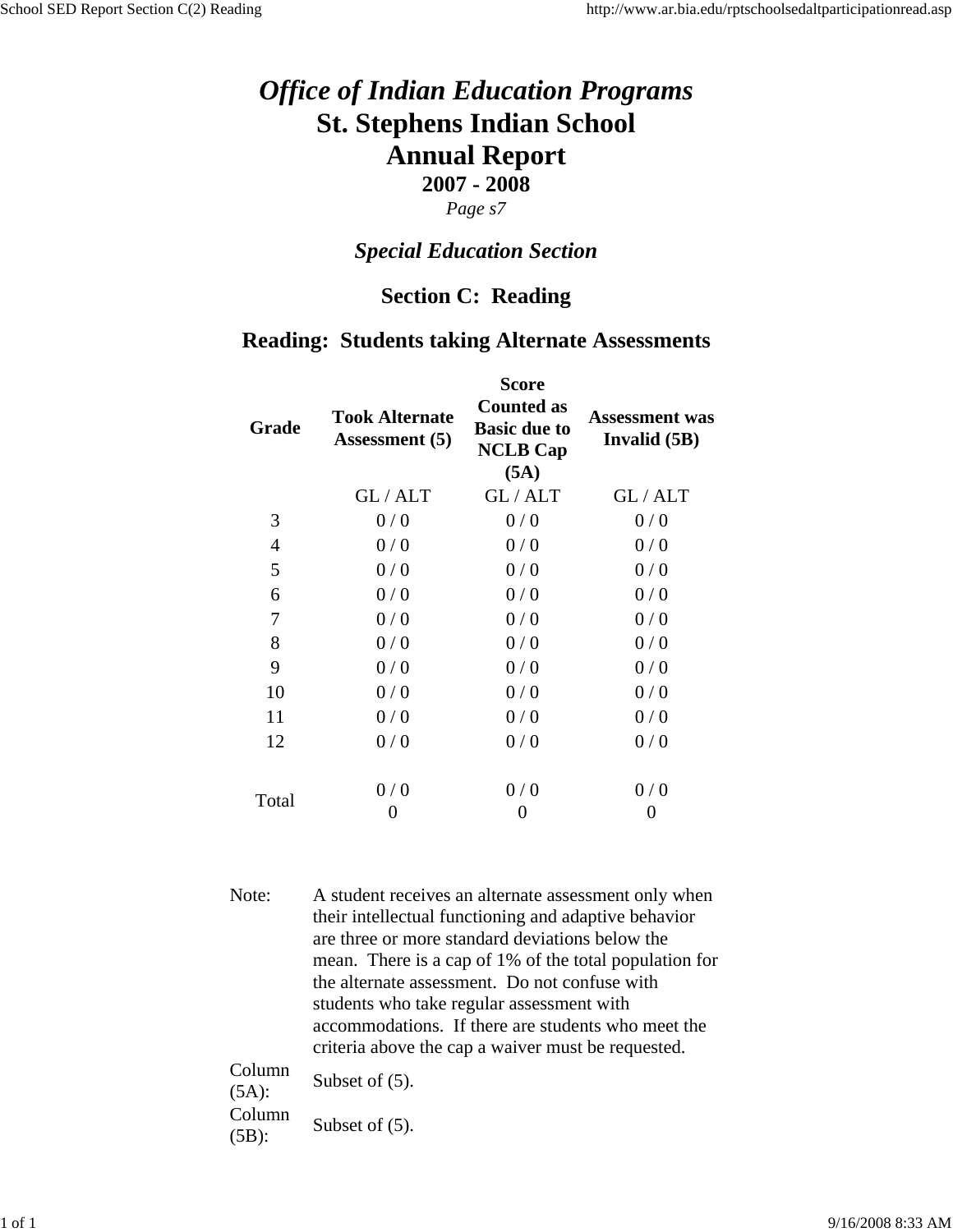# *Special Education Section*

### **Section C: Reading**

#### **Reading: Students Not Taking Any Assessments**

| Grade | <b>Parental</b><br><b>Exemptions (6)</b> | Absents (7) | <b>Exempt</b> for<br><b>Other</b><br><b>Reasons (8)</b> |
|-------|------------------------------------------|-------------|---------------------------------------------------------|
| 3     | $\mathcal{O}$                            |             |                                                         |
| 4     |                                          |             |                                                         |
| 5     |                                          |             | 0                                                       |
| 6     |                                          |             | 0                                                       |
| 7     |                                          |             | 0                                                       |
| 8     |                                          |             | 0                                                       |
| 9     |                                          |             | 0                                                       |
| 10    |                                          |             | 0                                                       |
| 11    |                                          |             | 0                                                       |
| 12    |                                          |             | 0                                                       |
| Total |                                          |             |                                                         |

| Column  | Only allowed if allowed in the state in which the   |
|---------|-----------------------------------------------------|
| $(6)$ : | school is located.                                  |
| Column  | Number of students who were absent and did not take |
| (7):    | the assessment.                                     |
| Column  | Number of students who did not take the assessment  |
| (8):    | for any other reason, e.g. medical emergency,       |
|         | expelled, suspended, etc.                           |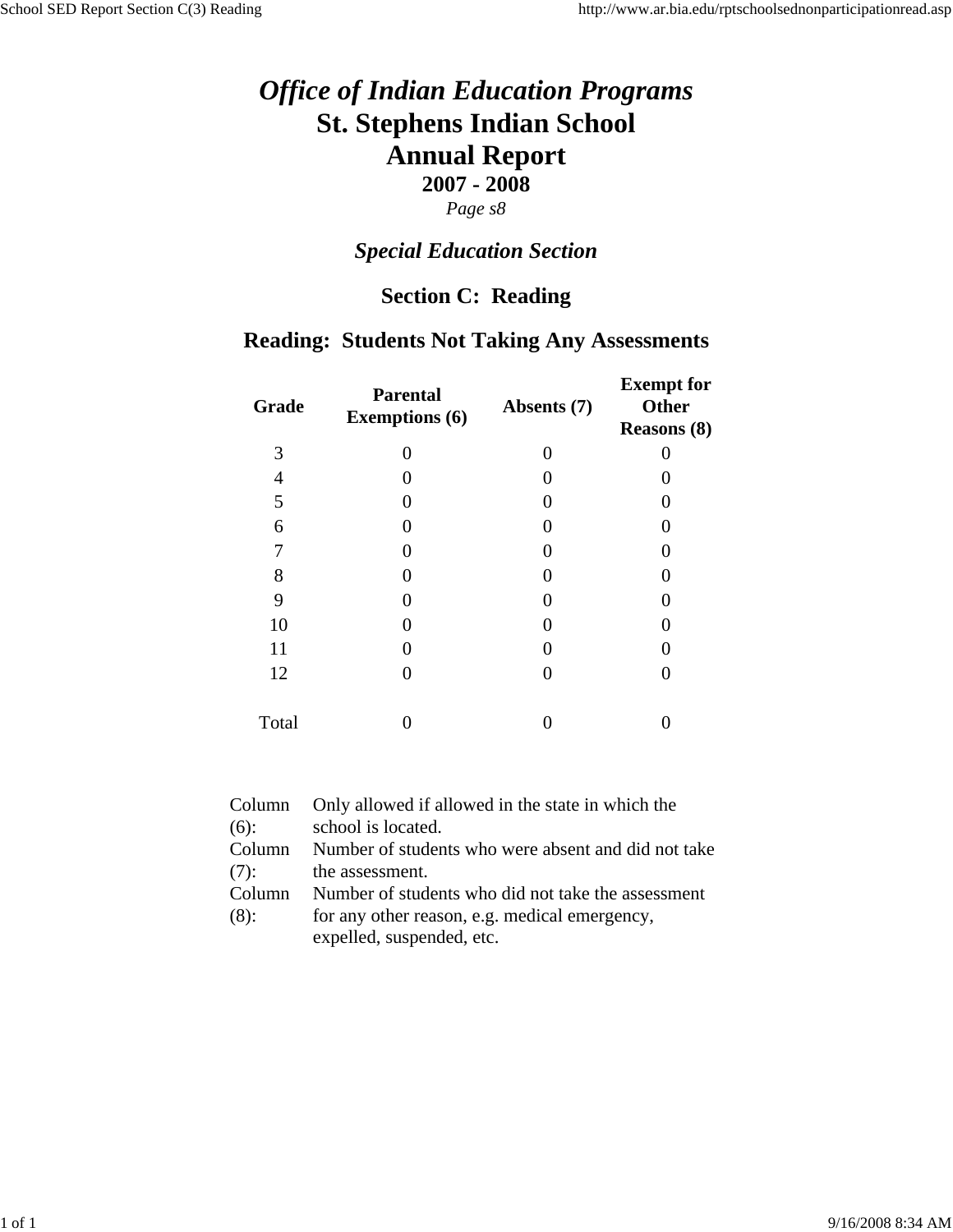### *Special Education Section* **Section C: Reading**

#### **Reading: Regular Assessment (9A)**

| Grade | <b>Basic</b> | <b>Proficient</b> | <b>Advanced</b> |
|-------|--------------|-------------------|-----------------|
| 3     | 4            |                   |                 |
| 4     |              |                   |                 |
|       | 2            |                   |                 |
| 6     |              |                   |                 |
|       |              |                   |                 |
| 8     |              |                   |                 |
| 9     |              |                   |                 |
| 10    |              |                   |                 |
| 11    |              |                   |                 |
| 12    | 0            |                   |                 |
| Total | 10           |                   |                 |

#### **Reading: Alternate Assessment (9B)**

| Grade | <b>Basic</b> | <b>Proficient</b> | <b>Advanced</b> |
|-------|--------------|-------------------|-----------------|
| 3     | 0            |                   |                 |
|       |              |                   |                 |
|       |              |                   |                 |
| 6     |              |                   |                 |
|       |              |                   |                 |
| 8     |              |                   |                 |
| 9     |              |                   |                 |
| 10    |              |                   |                 |
| 11    |              |                   |                 |
| 12    |              |                   |                 |
| Total |              |                   |                 |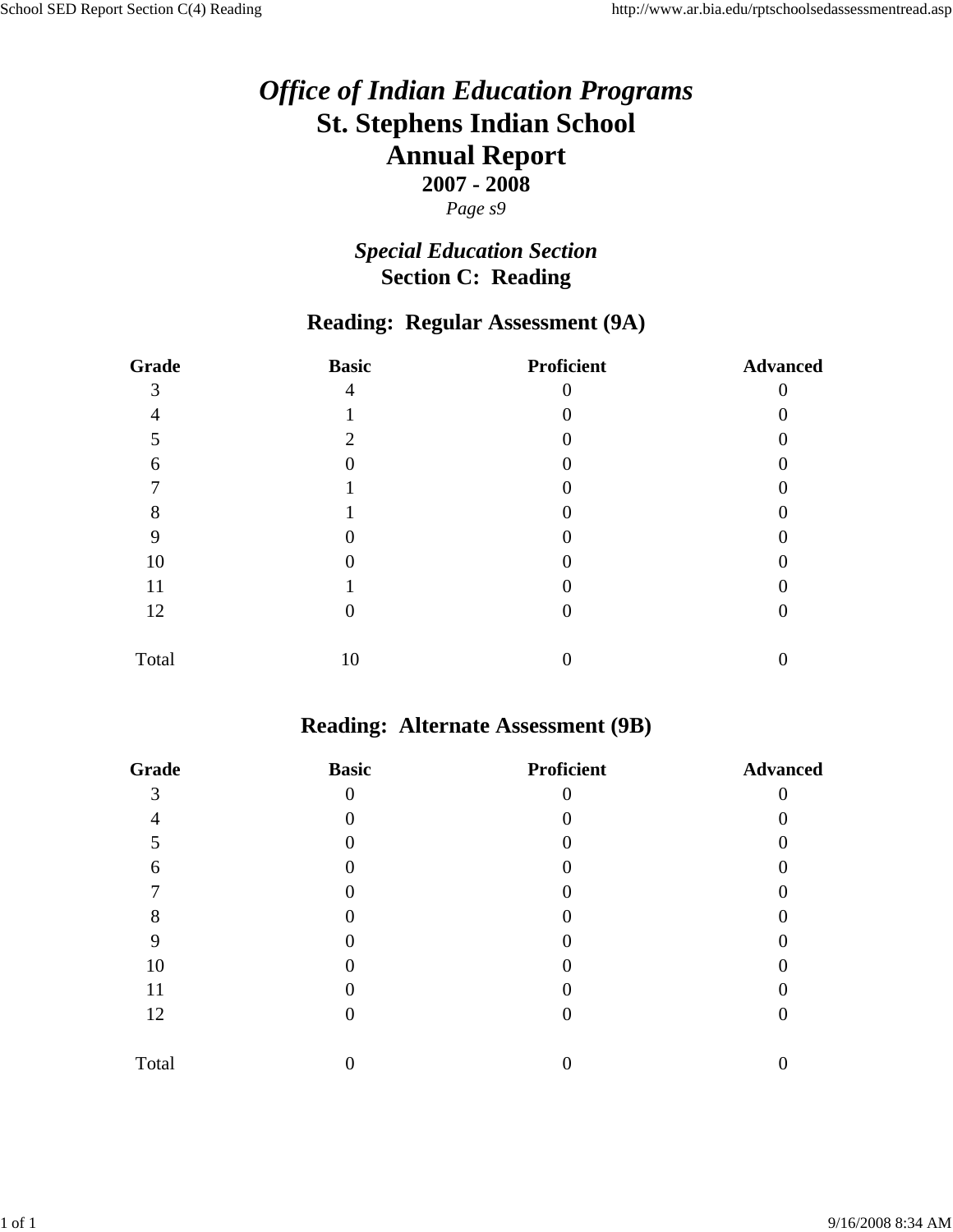### *Special Education Section* **Section D: Mathematics**

#### **Mathematics: Students taking Regular Assessment ON GRADE LEVEL**

| Grade      | <b>No Accommodations</b><br>(3i) | With<br><b>Accommodations (3ii)</b> | <b>Accommodations</b><br><b>Invalidated Score</b><br>(3A) | <b>Invalid Results</b><br>(3B) |
|------------|----------------------------------|-------------------------------------|-----------------------------------------------------------|--------------------------------|
| 3          |                                  |                                     |                                                           |                                |
|            |                                  |                                     |                                                           |                                |
|            |                                  |                                     |                                                           |                                |
| 6          |                                  |                                     |                                                           |                                |
|            |                                  |                                     |                                                           |                                |
| 8          |                                  |                                     |                                                           |                                |
|            |                                  |                                     |                                                           |                                |
| 10         |                                  |                                     |                                                           |                                |
| 11         |                                  |                                     |                                                           |                                |
| 12         |                                  |                                     |                                                           |                                |
| Total      |                                  |                                     |                                                           |                                |
| $3i + 3ii$ |                                  |                                     |                                                           |                                |
|            |                                  |                                     |                                                           |                                |

#### **Mathematics: Students taking Regular Assessment OUT OF GRADE LEVEL**

| Grade | of Grade Level (4) | <b>Students Assessed Out Accommodations Invalidated</b><br>Score (4A) | <b>Invalid Results (4B)</b> |
|-------|--------------------|-----------------------------------------------------------------------|-----------------------------|
|       |                    |                                                                       |                             |
|       |                    |                                                                       |                             |
|       |                    |                                                                       |                             |
| 6     |                    |                                                                       |                             |
|       |                    |                                                                       |                             |
|       |                    |                                                                       |                             |
|       |                    |                                                                       |                             |
| 10    |                    |                                                                       |                             |
| 11    |                    |                                                                       |                             |
| 12    |                    |                                                                       |                             |
| Total |                    |                                                                       |                             |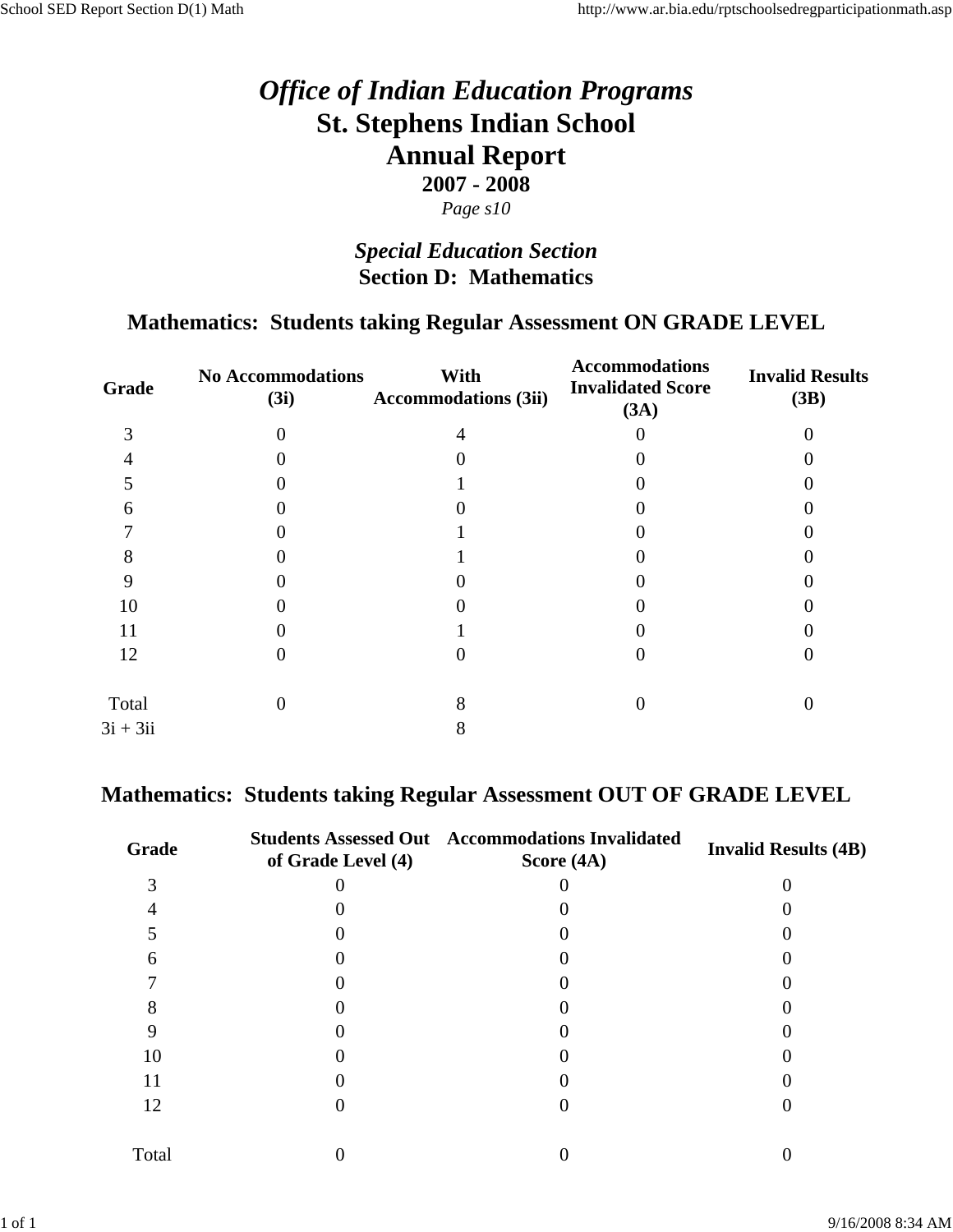#### *Page s11*

#### *Special Education Section*

#### **Section D: Mathematics**

#### **Mathematics: Students taking Alternate Assessments**

| Grade | <b>Took Alternate</b><br><b>Assessment</b> (5) | <b>Score</b><br><b>Counted as</b><br><b>Basic due to</b><br><b>NCLB Cap</b><br>(5A) | <b>Assessment was</b><br>Invalid (5B) |
|-------|------------------------------------------------|-------------------------------------------------------------------------------------|---------------------------------------|
|       | GL/ALT                                         | GL/ALT                                                                              | GL/ALT                                |
| 3     | 0/0                                            | 0/0                                                                                 | 0/0                                   |
| 4     | 0/0                                            | 0/0                                                                                 | 0/0                                   |
| 5     | 0/0                                            | 0/0                                                                                 | 0/0                                   |
| 6     | 0/0                                            | 0/0                                                                                 | 0/0                                   |
| 7     | 0/0                                            | 0/0                                                                                 | 0/0                                   |
| 8     | 0/0                                            | 0/0                                                                                 | 0/0                                   |
| 9     | 0/0                                            | 0/0                                                                                 | 0/0                                   |
| 10    | 0/0                                            | 0/0                                                                                 | 0/0                                   |
| 11    | 0/0                                            | 0/0                                                                                 | 0/0                                   |
| 12    | 0/0                                            | 0/0                                                                                 | 0/0                                   |
|       | 0/0                                            | 0/0                                                                                 | 0/0                                   |
| Total | 0                                              | 0                                                                                   | $\theta$                              |

Note: A student receives an alternate assessment only when their intellectual functioning and adaptive behavior are three or more standard deviations below the mean. There is a cap of 1% of the total population for the alternate assessment. Do not confuse with students who take regular assessment with accommodations. If there are students who meet the criteria above the cap a waiver must be requested.  $C<sub>0</sub>$ 

| Column<br>$(5A)$ : | Subset of $(5)$ . |
|--------------------|-------------------|
| Column<br>$(5B)$ : | Subset of $(5)$ . |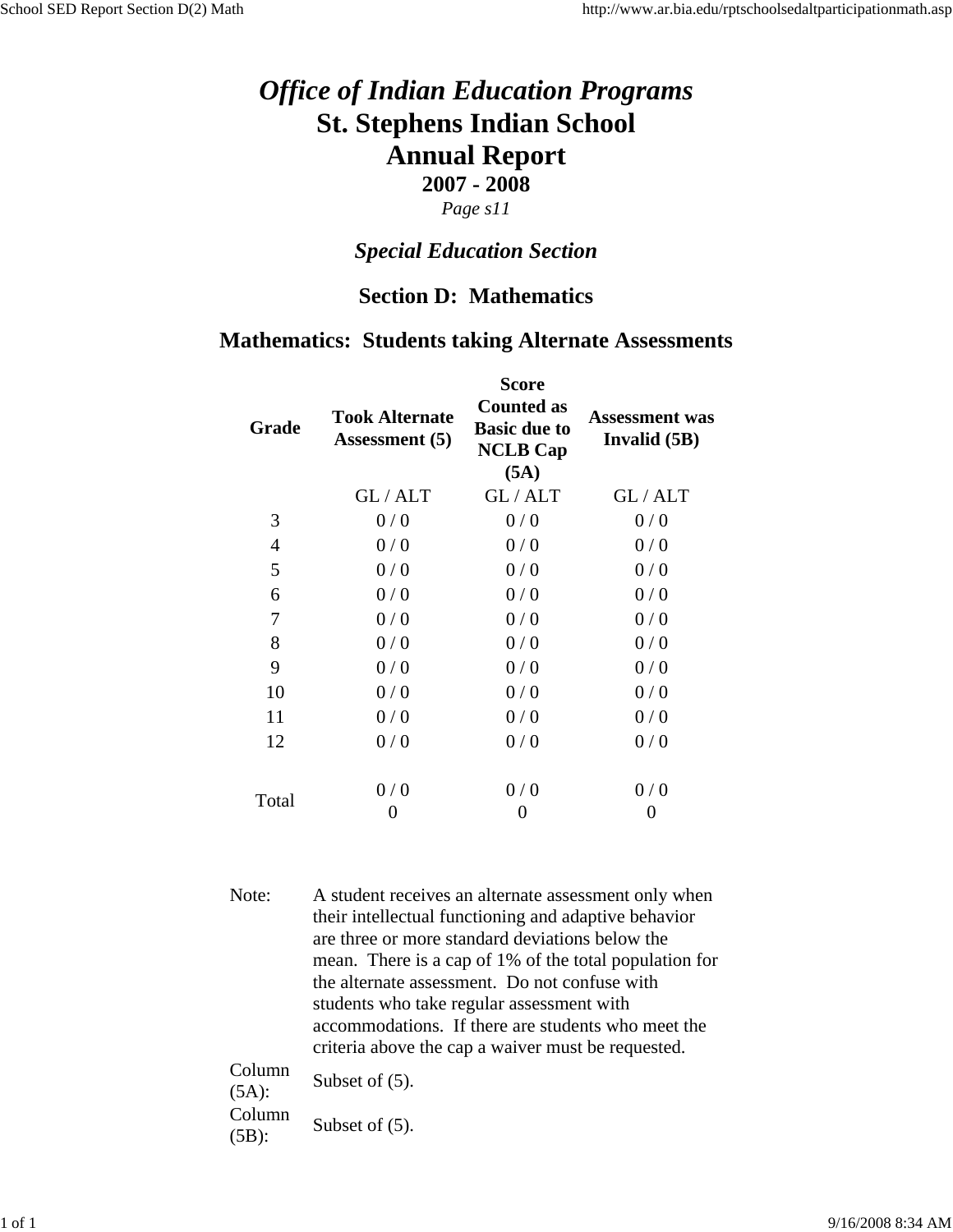### *Special Education Section*

#### **Section D: Mathematics**

### **Mathematics: Students Not Taking Any Assessments**

| Grade | <b>Parental</b><br><b>Exemptions (6)</b> | Absents (7) | <b>Exempt</b> for<br><b>Other</b><br><b>Reasons (8)</b> |
|-------|------------------------------------------|-------------|---------------------------------------------------------|
| 3     | 0                                        | 0           |                                                         |
| 4     |                                          |             |                                                         |
| 5     |                                          |             |                                                         |
| 6     |                                          | 0           |                                                         |
| 7     |                                          |             |                                                         |
| 8     |                                          | 0           |                                                         |
| 9     |                                          | 0           |                                                         |
| 10    |                                          | 0           |                                                         |
| 11    |                                          | 0           |                                                         |
| 12    |                                          | 0           |                                                         |
| Total |                                          |             |                                                         |

| Column  | Only allowed if allowed in the state in which the   |
|---------|-----------------------------------------------------|
| $(6)$ : | school is located.                                  |
| Column  | Number of students who were absent and did not take |
| (7):    | the assessment.                                     |
| Column  | Number of students who did not take the assessment  |
| (8):    | for any other reason, e.g. medical emergency,       |
|         | expelled, suspended, etc.                           |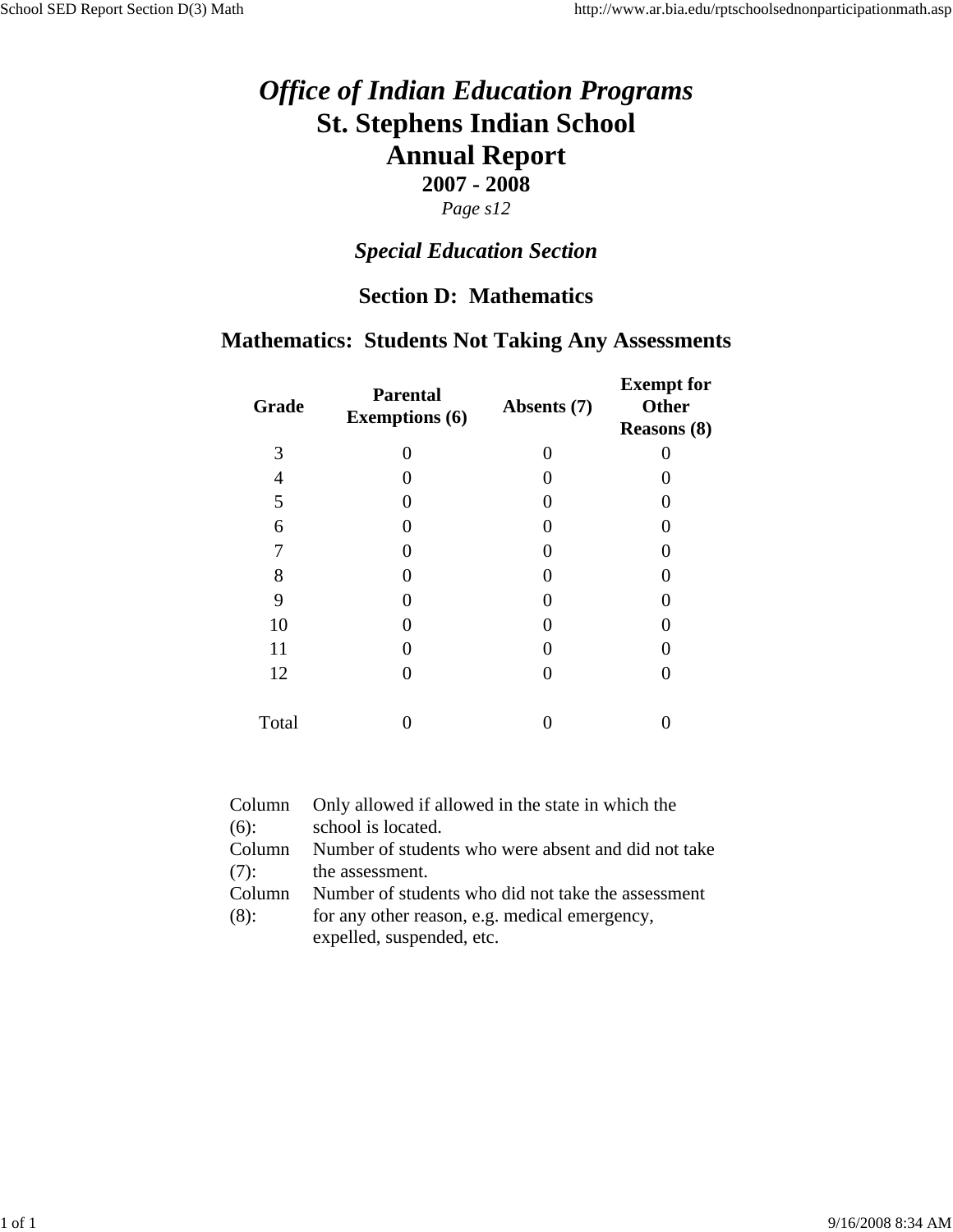*Page s13*

### *Special Education Section* **Section D: Mathematics**

### **Mathematics: Regular Assessment (9A)**

| Grade | <b>Basic</b> | <b>Proficient</b> | <b>Advanced</b> |
|-------|--------------|-------------------|-----------------|
| 3     | 4            |                   |                 |
| 4     | 0            |                   |                 |
|       |              |                   |                 |
| 6     |              |                   |                 |
|       |              |                   |                 |
| 8     |              |                   |                 |
| 9     |              |                   |                 |
| 10    |              |                   |                 |
| 11    |              |                   |                 |
| 12    |              |                   |                 |
| Total | 8            |                   |                 |

## **Mathematics: Alternate Assessment (9B)**

| Grade | <b>Basic</b> | <b>Proficient</b> | <b>Advanced</b> |
|-------|--------------|-------------------|-----------------|
| 3     | $\theta$     |                   |                 |
|       |              |                   |                 |
| 5     |              |                   |                 |
| 6     |              |                   |                 |
|       |              |                   |                 |
| 8     |              |                   |                 |
|       |              |                   |                 |
| 10    |              |                   |                 |
| 11    |              |                   |                 |
| 12    |              |                   |                 |
| Total |              |                   |                 |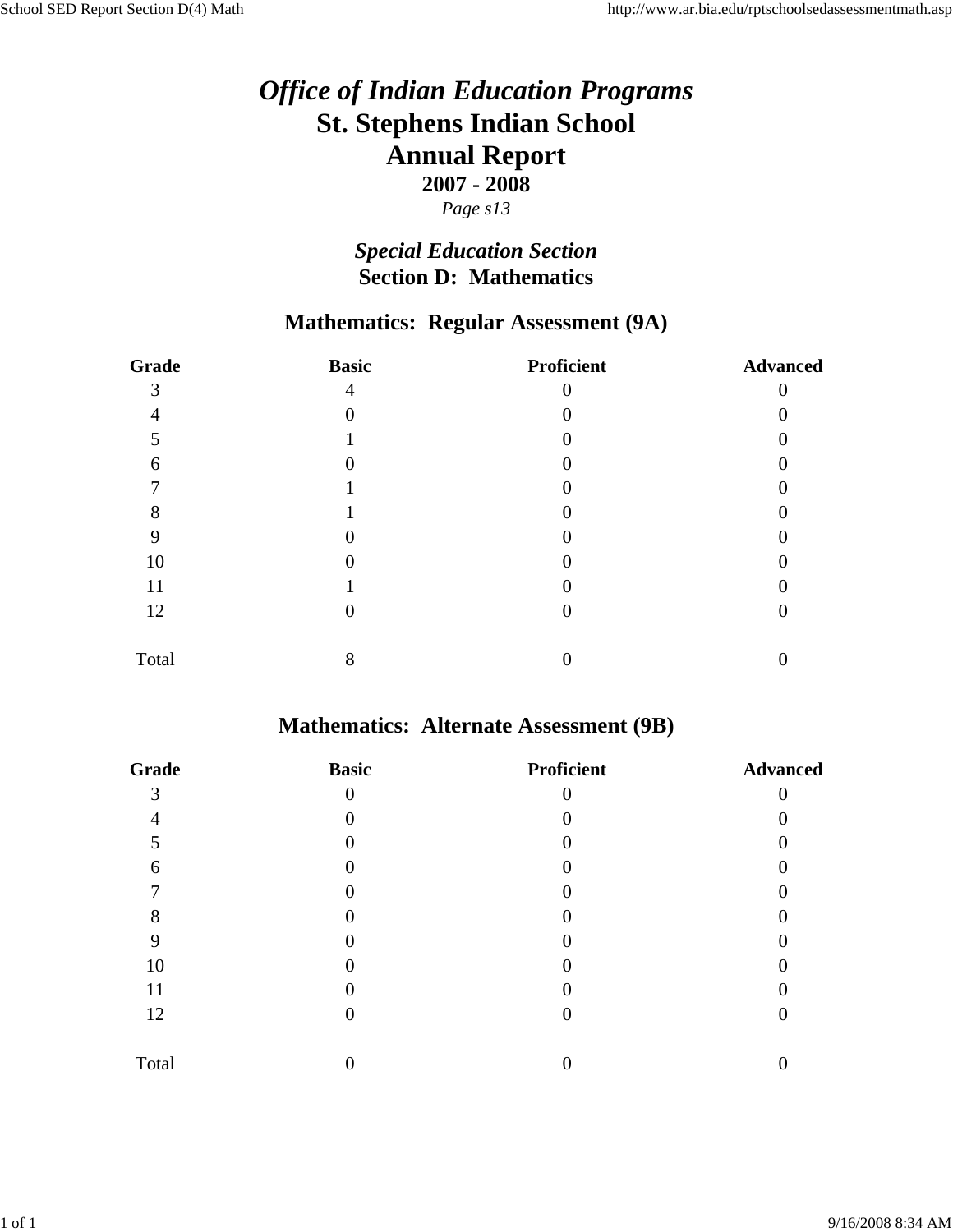*Page 1*

## **Part 1: Schoolwide Participation**

#### **ISEP Students**

|                |                | <b>All Students</b> |                  | LEP            | <b>Special Ed</b> |                |
|----------------|----------------|---------------------|------------------|----------------|-------------------|----------------|
| Grade          | <b>Male</b>    | Female              | <b>Male</b>      | <b>Female</b>  | <b>Male</b>       | Female         |
| ${\bf P}$      | $\overline{0}$ | $\overline{0}$      | $\boldsymbol{0}$ | 0              | $\boldsymbol{0}$  | $\theta$       |
| K              | 10             | 11                  | $\overline{0}$   | $\Omega$       | 3                 | 1              |
| $\mathbf{1}$   | 11             | 14                  | 0                | 0              | 3                 | $\overline{2}$ |
| $\overline{2}$ | 13             | 9                   | 0                | 0              | $\overline{4}$    | $\mathbf{1}$   |
| 3              | 19             | 9                   | 0                | 0              | 6                 | $\overline{2}$ |
| $\overline{4}$ | 8              | 9                   | 0                | 0              | 1                 | $\overline{0}$ |
| 5              | 8              | 15                  | 0                | 0              | 3                 | 1              |
| 6              | 10             | 12                  | 0                | 0              | 1                 | 0              |
| 7              | 12             | 7                   | 0                | 0              | 3                 | $\overline{0}$ |
| 8              | $\overline{4}$ | 8                   | 0                | 0              | $\overline{0}$    | 3              |
| 9              | 18             | 13                  | 0                | 0              | 4                 | $\theta$       |
| 10             | 16             | 16                  | 0                | 0              | 3                 | 1              |
| 11             | 10             | 8                   | $\overline{0}$   | 0              | $\overline{2}$    | $\mathbf{1}$   |
| 12             | 11             | 11                  | $\overline{0}$   | 0              | $\overline{2}$    | 1              |
| $\mathbf n$    | $\overline{0}$ | $\overline{0}$      | $\overline{0}$   | $\overline{0}$ | $\overline{0}$    | $\overline{0}$ |
| <b>Total</b>   | 150            | 142                 | 0                | 0              | 35                | 13             |
| M/F            |                | 292                 |                  | 0              |                   | 48             |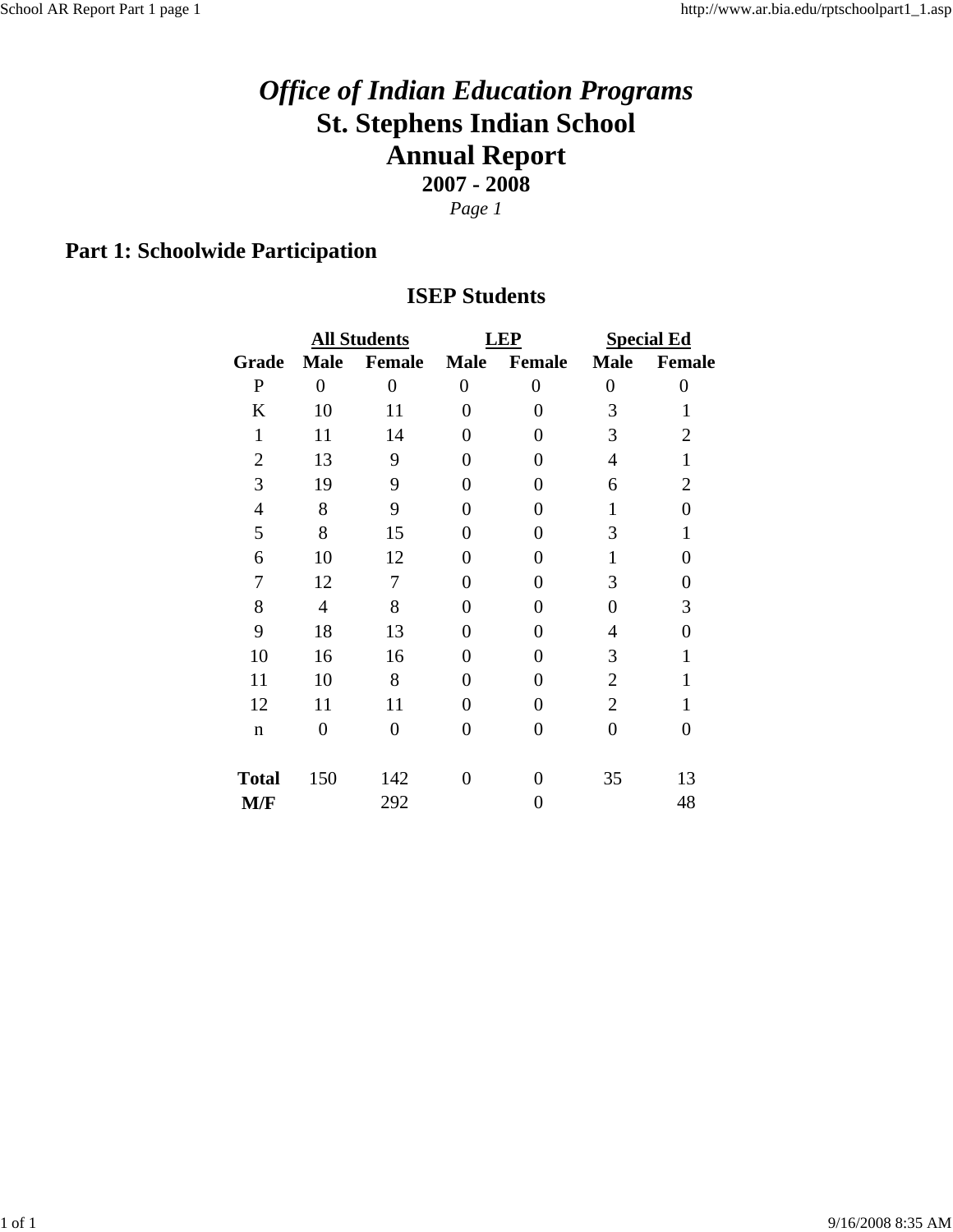## **Part 1: Schoolwide Participation**

#### **Non-ISEP Students**

|                |                | <b>All Students</b> |             | <b>LEP</b>        | <b>Special Ed</b> |          |
|----------------|----------------|---------------------|-------------|-------------------|-------------------|----------|
| Grade          | <b>Male</b>    | <b>Female</b>       | <b>Male</b> | Female            | <b>Male</b>       | Female   |
| $\mathbf P$    | $\overline{0}$ | $\overline{0}$      | $\theta$    | $\theta$          | 0                 | $\theta$ |
| K              | 0              | 0                   |             | 0                 | 0                 | 0        |
| 1              | 0              | 0                   |             | 0                 | 0                 | 0        |
| $\overline{2}$ | 0              | 0                   | 0           | 0                 | 0                 | 0        |
| 3              | 0              | 0                   | 0           | 0                 | 0                 | 0        |
| $\overline{4}$ | 0              | 0                   | 0           | 0                 | 0                 | N        |
| 5              | 0              | 0                   | 0           | 0                 | 0                 |          |
| 6              | 0              | 0                   | 0           | 0                 | 0                 | 0        |
| 7              | 0              | 0                   | 0           | 0                 | 0                 | 0        |
| 8              | 0              | 0                   | 0           | 0                 | 0                 | 0        |
| 9              | 0              | 0                   | 0           | 0                 | 0                 | 0        |
| 10             | 0              | 0                   | 0           | $\mathbf{\Omega}$ | 0                 | 0        |
| 11             | 0              | 0                   | 0           | 0                 | 0                 | 0        |
| 12             | 0              | 0                   | 0           | 0                 | 0                 | 0        |
| $\mathbf n$    | 0              | 0                   | 0           | 0                 | 0                 | 0        |
| <b>Total</b>   | 0              | 0                   | 0           | 0                 | 0                 |          |
| M/F            |                |                     |             | 0                 |                   | O        |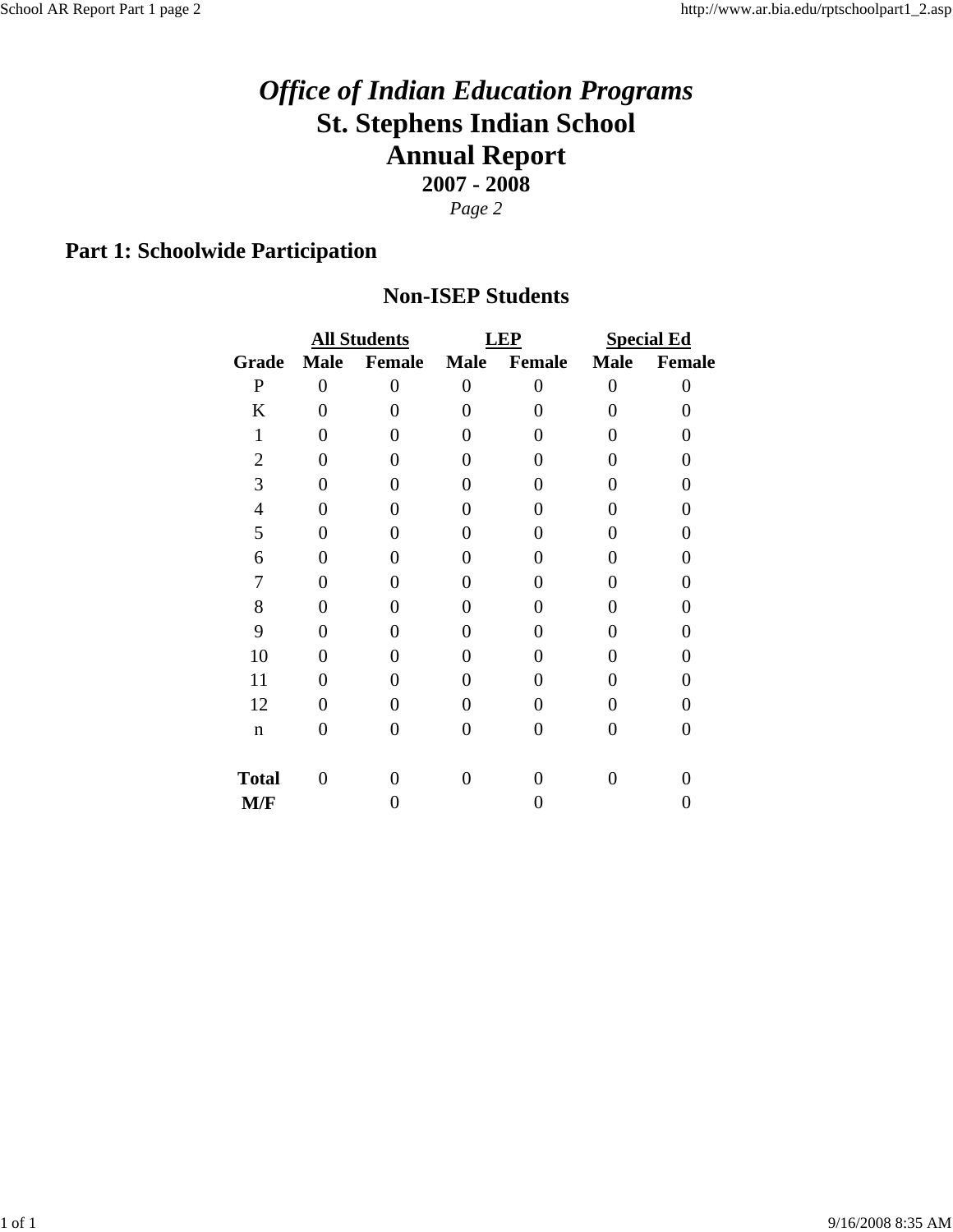### **Part 1: Schoolwide Participation**

#### **ISEP And Non-ISEP**

|                                |             | <b>All Students</b> | LEP                    |                     |                  | <b>Special Ed</b>       |
|--------------------------------|-------------|---------------------|------------------------|---------------------|------------------|-------------------------|
|                                | <b>Male</b> | <b>Female</b>       | <b>Male</b>            | <b>Female</b>       | <b>Male</b>      | <b>Female</b>           |
| <b>Total</b>                   | 150         | 142                 | 0                      | 0                   | 35               | 13                      |
| M/F                            |             | 292                 |                        | $\overline{0}$      |                  | 48                      |
|                                |             |                     | <b>All Students</b>    |                     | <b>LEP</b>       | <b>Special Ed</b>       |
| Avg Daily Attendance Rate K-8  |             |                     | 89.79%                 |                     | 0%               | 90.74%                  |
| Avg Daily Attendance Rate 9-12 |             |                     | 82.4%                  |                     | 0%               | 86.58%                  |
| H.S. Graduation Rate (State)   |             |                     | M/F/Al1<br>91% 73% 82% |                     |                  |                         |
| H.S. Graduation Rate (BIA)     |             |                     | M/F/All<br>91% 73% 82% | M/F/All<br>0% 0% 0% |                  | M/F/All<br>100% 0% 100% |
| Dropouts (High School)         |             |                     | M/F/All<br>7/9/16      |                     | M/F/All<br>0/0/0 | M/F/All<br>0/0/0        |
| Dropout Rate (High School)     |             |                     | 15.53%                 |                     | 0.00%            | 0.00%                   |

| <b>Total Male Homeless:</b>   | 21 |
|-------------------------------|----|
| <b>Total Female Homeless:</b> | 15 |
|                               |    |

Students Eligible for Free Meals: 188 Students Eligible for Reduced 36<br>Cost Meals: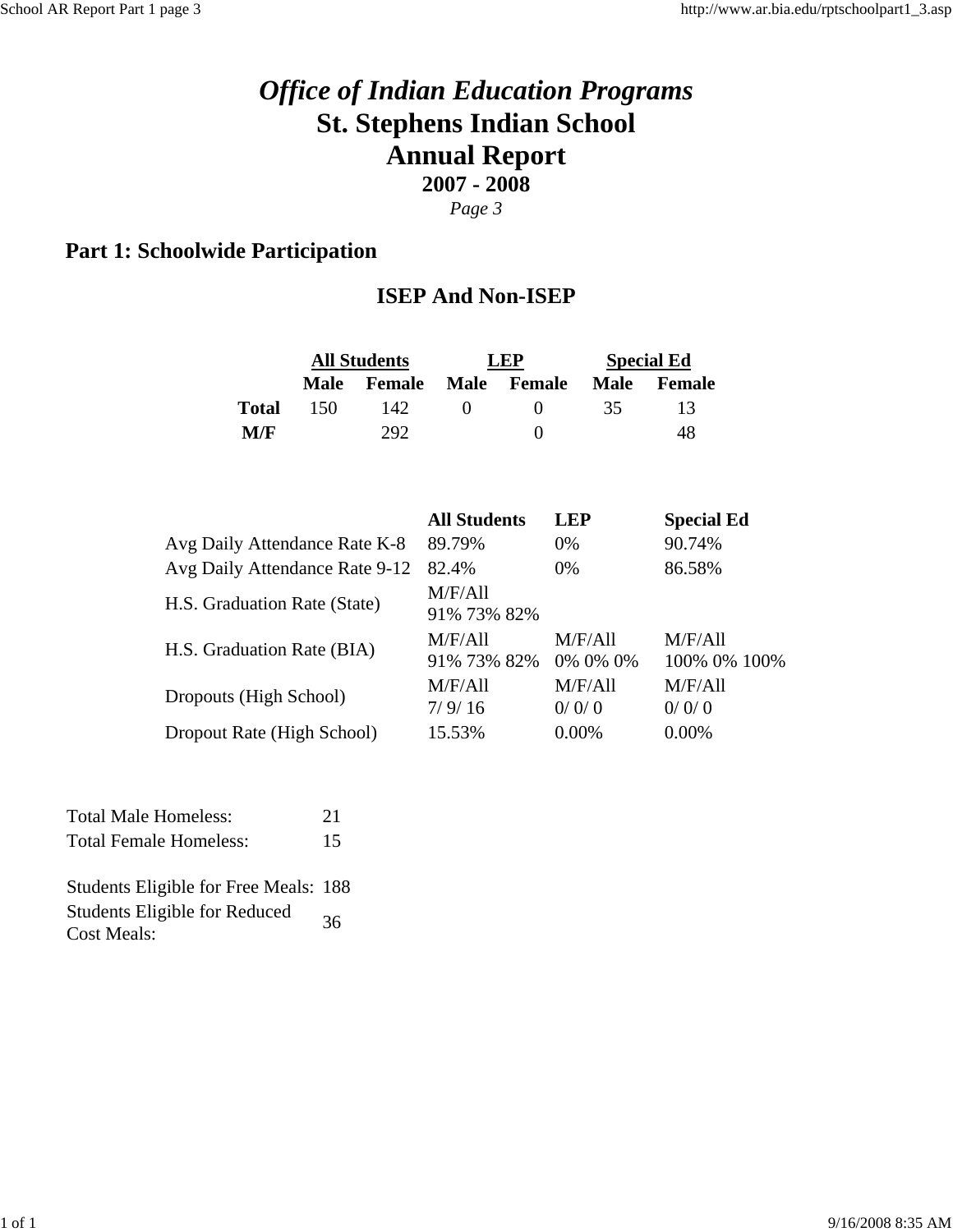### **Part 2a: Language Arts**

#### **All Students**

|       | <b>Male</b>                                                |  | <b>Female</b> |  |
|-------|------------------------------------------------------------|--|---------------|--|
| Grade | <b>Basic Proficient Advanced Basic Proficient Advanced</b> |  |               |  |
|       |                                                            |  |               |  |
|       |                                                            |  |               |  |
|       |                                                            |  |               |  |
|       |                                                            |  |               |  |
|       |                                                            |  |               |  |
|       |                                                            |  |               |  |
|       |                                                            |  |               |  |
|       |                                                            |  |               |  |
|       |                                                            |  |               |  |
|       |                                                            |  |               |  |

### **LEP And Special Ed**

|       |  |                                                     | <b>Special Ed</b> |  |
|-------|--|-----------------------------------------------------|-------------------|--|
| Grade |  | Basic Proficient Advanced Basic Proficient Advanced |                   |  |
|       |  |                                                     |                   |  |
|       |  |                                                     |                   |  |
|       |  |                                                     |                   |  |
|       |  |                                                     |                   |  |
|       |  |                                                     |                   |  |
|       |  |                                                     |                   |  |
|       |  |                                                     |                   |  |
|       |  |                                                     |                   |  |
|       |  |                                                     |                   |  |
|       |  |                                                     |                   |  |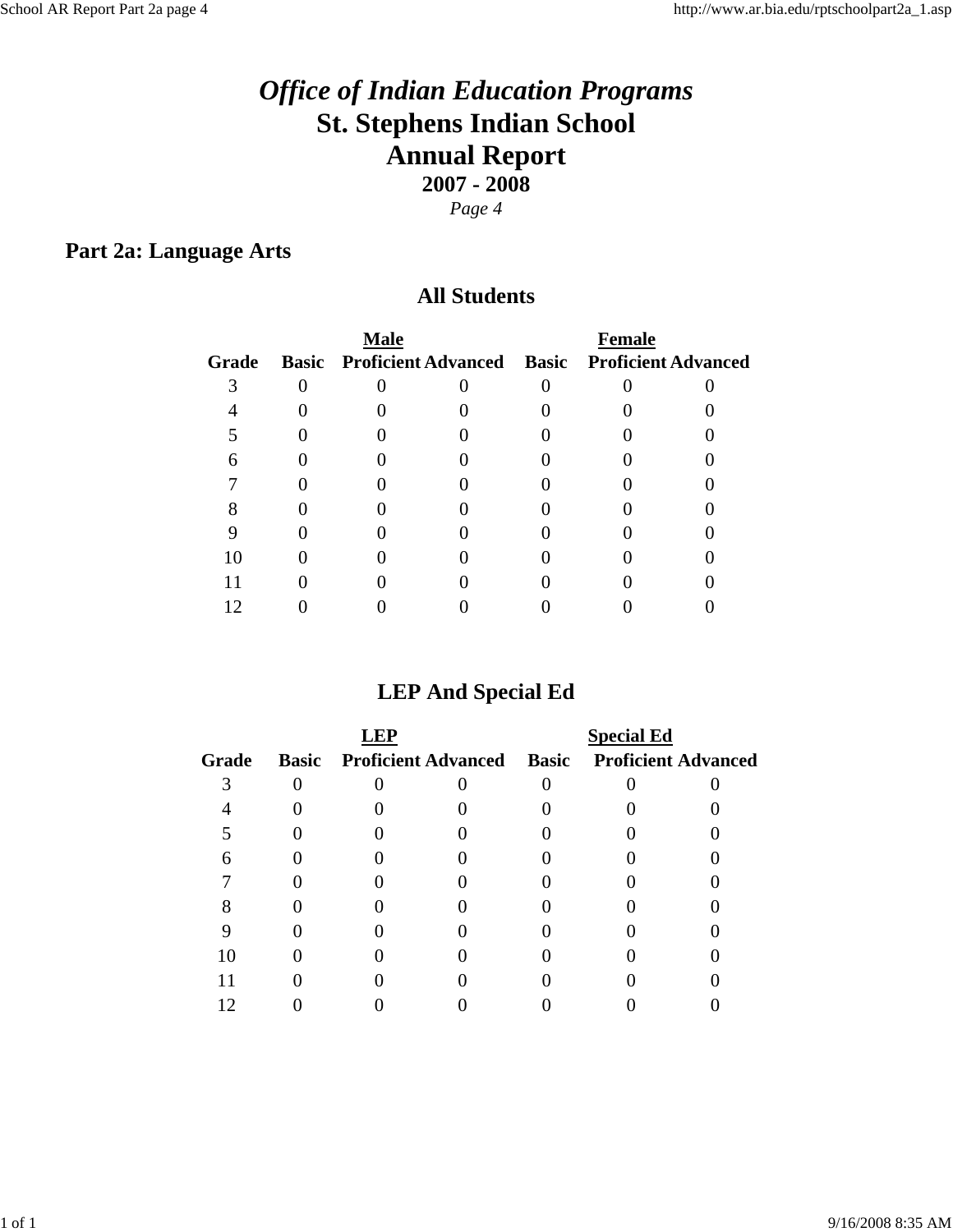### **Part 2a: Language Arts**

### **Test Participation Summary**

| 3<br>0<br>0                   | 0.00%<br>0.00% |
|-------------------------------|----------------|
|                               |                |
| 4<br>$\theta$<br>$\theta$     |                |
| 5<br>0<br>$\theta$            | 0.00%          |
| 6<br>$\mathbf{0}$<br>$\theta$ | 0.00%          |
| 7<br>0<br>0                   | 0.00%          |
| 8<br>$\mathbf{0}$             | 0.00%          |
| 9<br>0<br>$\mathbf{0}$        | 0.00%          |
| 10<br>$\mathbf{0}$<br>0       | 0.00%          |
| 11<br>$\mathbf{0}$<br>0       | 0.00%          |
| 12<br>$\mathbf{\Omega}$       | 0.00%          |
| <b>Total</b>                  | 0.00%          |

### **Assessment Summary**

|            | <b>Basic</b> |          |                     |          | Percent Proficient Percent Advanced Percent |          |
|------------|--------------|----------|---------------------|----------|---------------------------------------------|----------|
| All        | $\mathbf{U}$ | $0.00\%$ | $\bullet$ $\bullet$ | $0.00\%$ | $\mathbf{U}$                                | $0.00\%$ |
| <b>LEP</b> | $\mathbf{O}$ | $0.00\%$ | $\mathbf{O}$        | $0.00\%$ | $^{\prime}$                                 | $0.00\%$ |
| Sp. Ed.    | $\sqrt{0}$   | $0.00\%$ | $\theta$            | $0.00\%$ | $\mathbf{U}$                                | $0.00\%$ |

| Number of students given alternate assessments:   |  |
|---------------------------------------------------|--|
| Number of students provided accommodations (IEP): |  |

#### **Test Window(s)**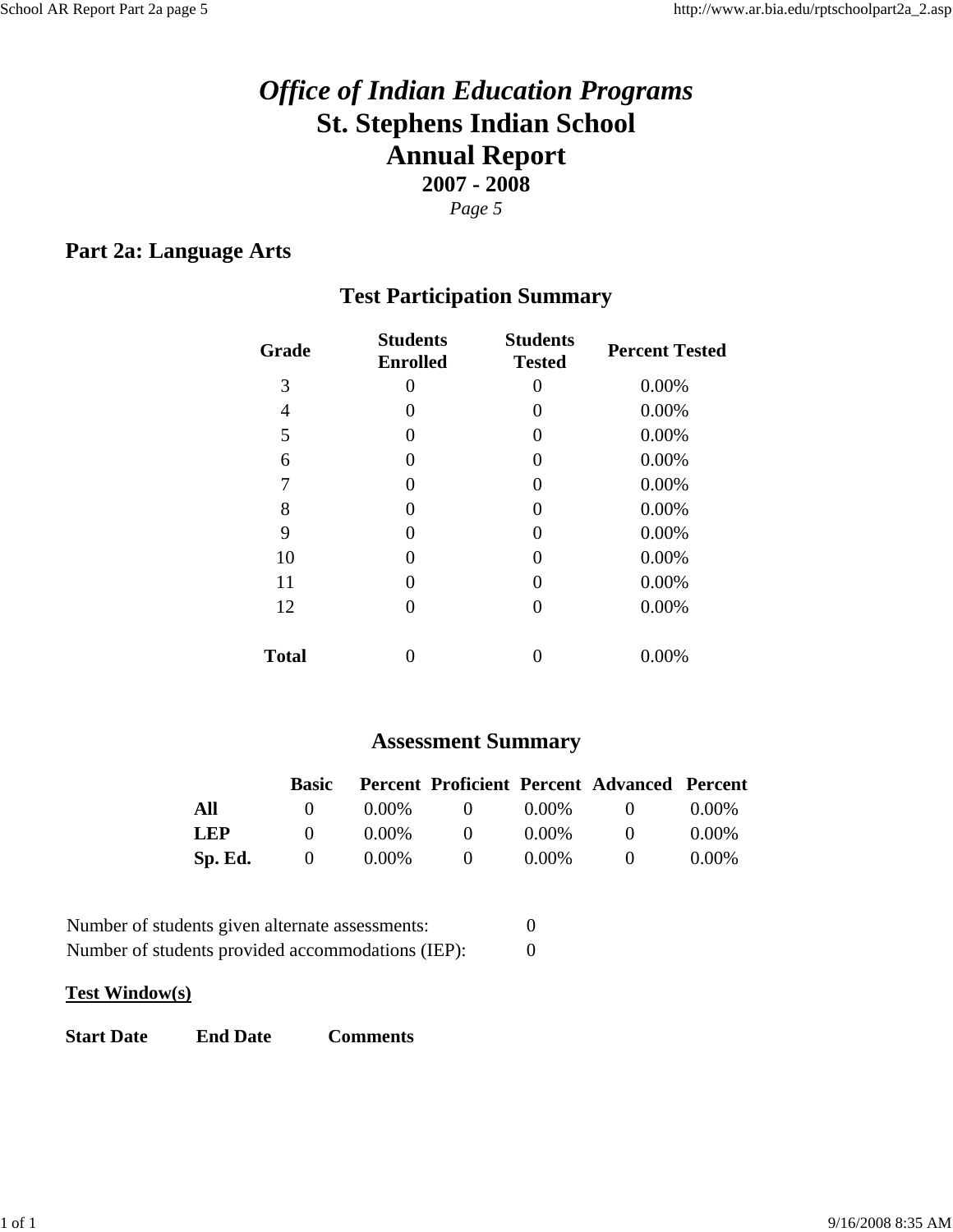## **Part 2b: Reading**

#### **All Students**

|       |    | <b>Male</b> |                                                            | <b>Female</b> |  |
|-------|----|-------------|------------------------------------------------------------|---------------|--|
| Grade |    |             | <b>Basic Proficient Advanced Basic Proficient Advanced</b> |               |  |
|       | 16 |             |                                                            |               |  |
|       |    |             |                                                            |               |  |
|       |    |             |                                                            |               |  |
|       |    |             |                                                            |               |  |
|       |    |             |                                                            |               |  |
|       |    |             |                                                            |               |  |
|       |    |             |                                                            |               |  |
|       |    |             |                                                            |               |  |
|       |    |             |                                                            |               |  |
|       |    |             |                                                            |               |  |

### **LEP And Special Ed**

|       |  |                                                     | <b>Special Ed</b> |  |
|-------|--|-----------------------------------------------------|-------------------|--|
| Grade |  | Basic Proficient Advanced Basic Proficient Advanced |                   |  |
|       |  |                                                     |                   |  |
|       |  |                                                     |                   |  |
|       |  |                                                     |                   |  |
|       |  |                                                     |                   |  |
|       |  |                                                     |                   |  |
|       |  |                                                     |                   |  |
|       |  |                                                     |                   |  |
|       |  |                                                     |                   |  |
|       |  |                                                     |                   |  |
|       |  |                                                     |                   |  |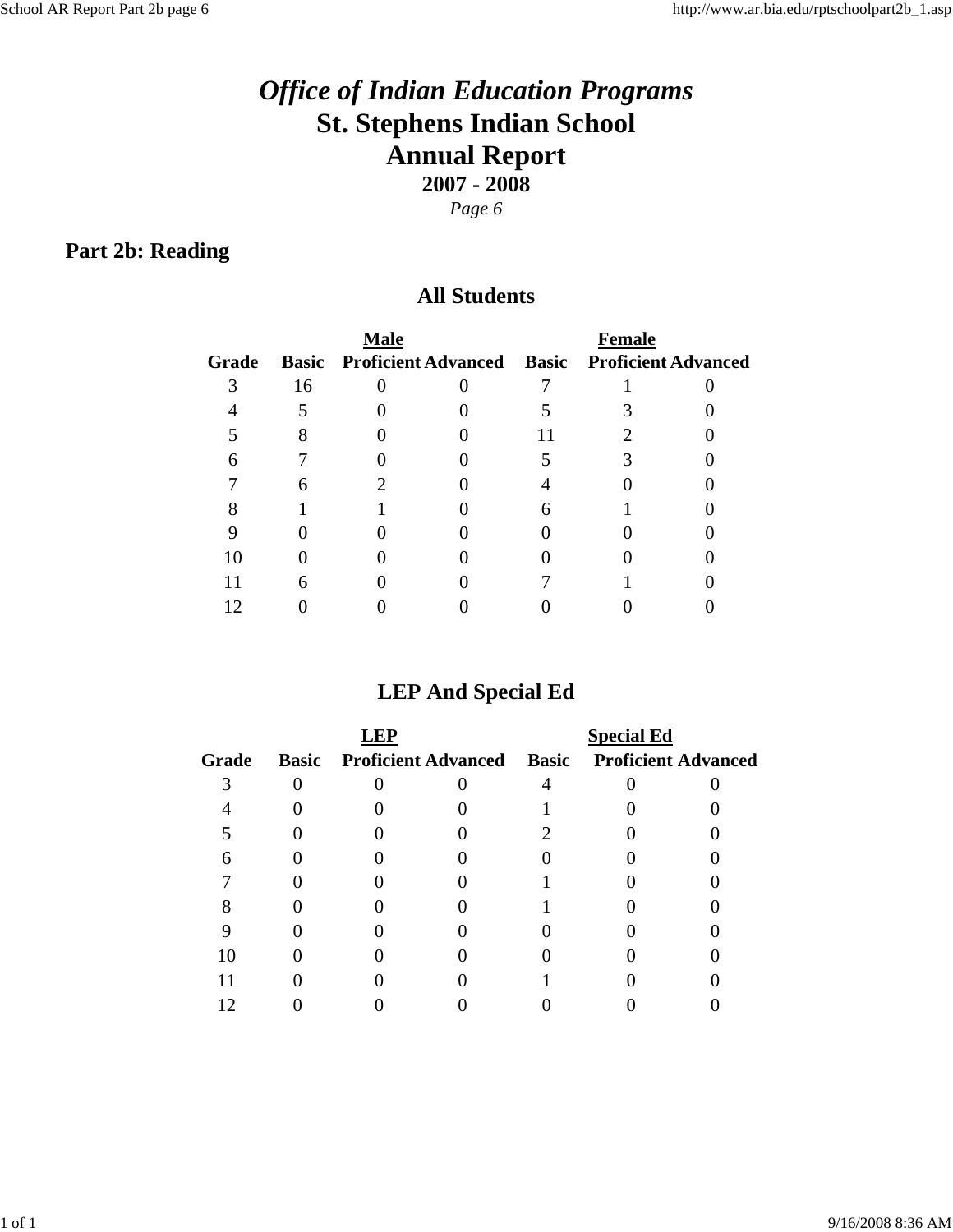### **Part 2b: Reading**

### **Test Participation Summary**

| Grade        | <b>Students</b><br><b>Enrolled</b> | <b>Students</b><br><b>Tested</b> | <b>Percent Tested</b> |
|--------------|------------------------------------|----------------------------------|-----------------------|
| 3            | 24                                 | 24                               | 100.00%               |
| 4            | 13                                 | 13                               | 100.00%               |
| 5            | 21                                 | 21                               | 100.00%               |
| 6            | 15                                 | 15                               | 100.00%               |
| 7            | 12                                 | 12                               | 100.00%               |
| 8            | 9                                  | 9                                | 100.00%               |
| 9            | 0                                  | 0                                | 0.00%                 |
| 10           | 0                                  | $\Omega$                         | 0.00%                 |
| 11           | 14                                 | 14                               | 100.00%               |
| 12           | 0                                  | $\Omega$                         | 0.00%                 |
| <b>Total</b> | 108                                | 108                              | 100.00%               |

### **Assessment Summary**

|            | <b>Basic</b> |            |              |          | <b>Percent Proficient Percent Advanced Percent</b> |          |
|------------|--------------|------------|--------------|----------|----------------------------------------------------|----------|
| All        | 94.          | 87.04%     | 14           | 12.96%   | $\mathbf{0}$                                       | $0.00\%$ |
| <b>LEP</b> | $\mathbf{U}$ | $0.00\%$   | $\mathbf{O}$ | $0.00\%$ | $\mathbf{U}$                                       | $0.00\%$ |
| Sp. Ed.    |              | 10 100.00% | $\theta$     | $0.00\%$ | $\mathbf{U}$                                       | $0.00\%$ |

| Number of students given alternate assessments:           |             |
|-----------------------------------------------------------|-------------|
| Number of students provided accommodations (IEP):         | 10          |
| Third graders reading independently at third grade level: | $1(4.17\%)$ |

#### **Test Window(s)**

| <b>Start Date</b> | <b>End Date</b> | <b>Comments</b> |
|-------------------|-----------------|-----------------|
| 3/11/2008         | 4/15/2008       |                 |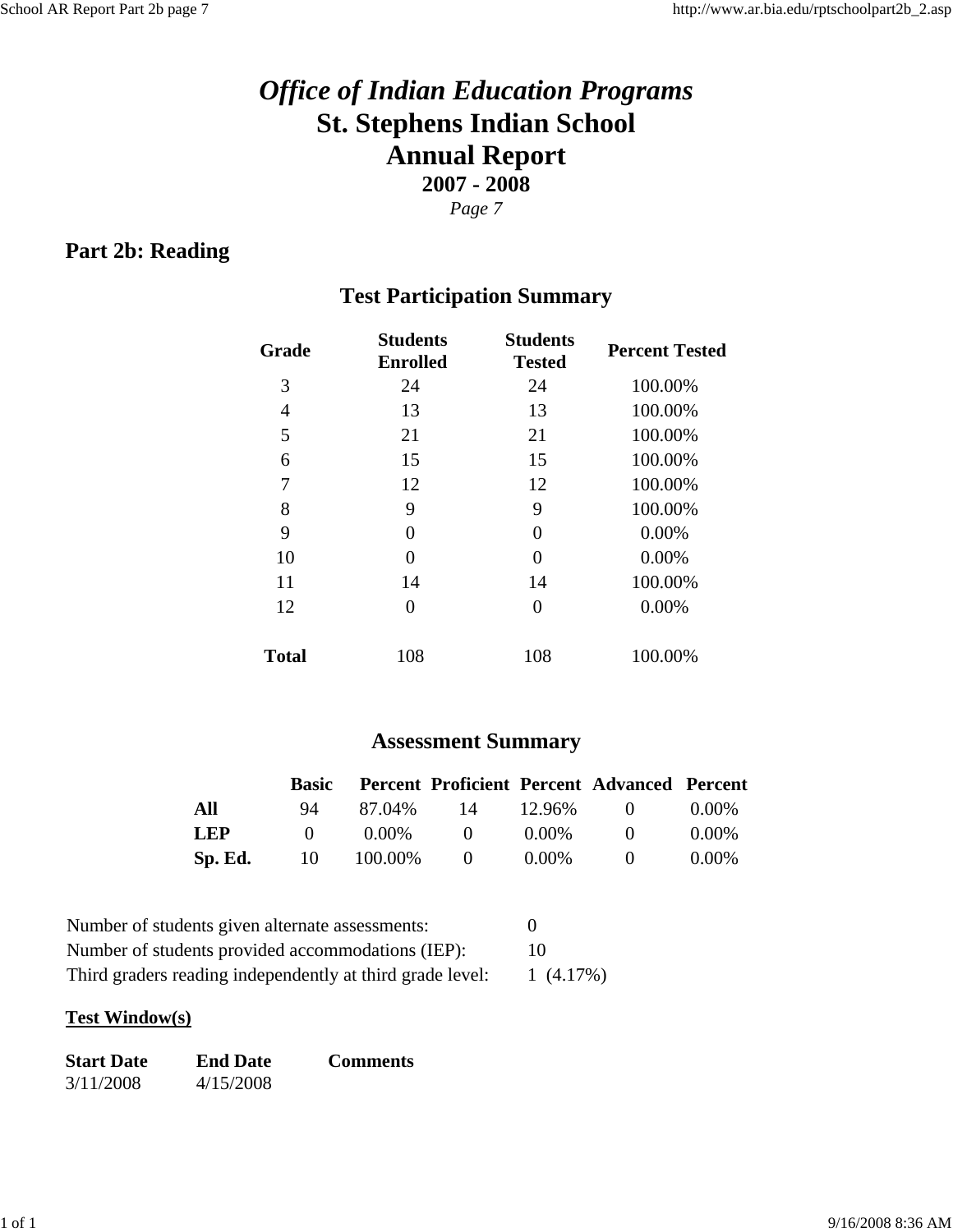**Part 2c: Mathematics**

#### **All Students**

|       |    | <b>Male</b> |                                                            | <b>Female</b> |  |
|-------|----|-------------|------------------------------------------------------------|---------------|--|
| Grade |    |             | <b>Basic Proficient Advanced Basic Proficient Advanced</b> |               |  |
|       | 14 |             |                                                            |               |  |
|       |    |             |                                                            |               |  |
|       |    |             |                                                            |               |  |
|       |    |             |                                                            |               |  |
|       |    |             |                                                            |               |  |
|       |    |             |                                                            |               |  |
|       |    |             |                                                            |               |  |
|       |    |             |                                                            |               |  |
|       |    |             |                                                            |               |  |
|       |    |             |                                                            |               |  |

### **LEP And Special Ed**

|       |  |                                                     | <b>Special Ed</b> |  |
|-------|--|-----------------------------------------------------|-------------------|--|
| Grade |  | Basic Proficient Advanced Basic Proficient Advanced |                   |  |
|       |  |                                                     |                   |  |
|       |  |                                                     |                   |  |
|       |  |                                                     |                   |  |
|       |  |                                                     |                   |  |
|       |  |                                                     |                   |  |
|       |  |                                                     |                   |  |
|       |  |                                                     |                   |  |
|       |  |                                                     |                   |  |
|       |  |                                                     |                   |  |
|       |  |                                                     |                   |  |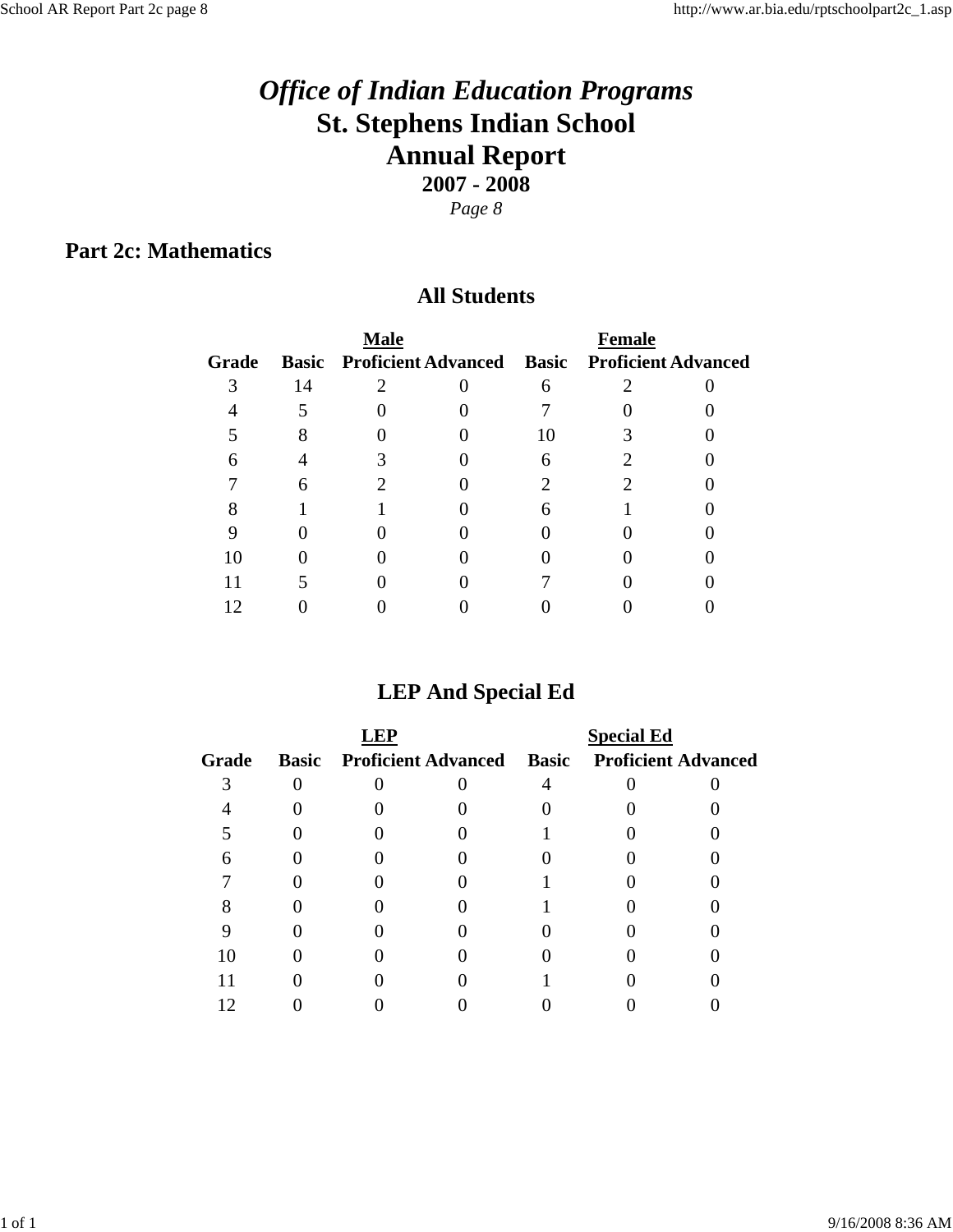### **Part 2c: Mathematics**

### **Test Participation Summary**

| Grade        | <b>Students</b><br><b>Enrolled</b> | <b>Students</b><br><b>Tested</b> | <b>Percent Tested</b> |
|--------------|------------------------------------|----------------------------------|-----------------------|
| 3            | 24                                 | 24                               | 100.00%               |
| 4            | 12                                 | 12                               | 100.00%               |
| 5            | 21                                 | 21                               | 100.00%               |
| 6            | 15                                 | 15                               | 100.00%               |
| 7            | 12                                 | 12                               | 100.00%               |
| 8            | 9                                  | 9                                | 100.00%               |
| 9            | 0                                  | 0                                | 0.00%                 |
| 10           | 0                                  | 0                                | 0.00%                 |
| 11           | 12                                 | 12                               | 100.00%               |
| 12           | 0                                  | 0                                | 0.00%                 |
| <b>Total</b> | 105                                | 105                              | 100.00%               |

### **Assessment Summary**

|            |              |           |                  |          | <b>Basic Percent Proficient Percent Advanced Percent</b> |          |
|------------|--------------|-----------|------------------|----------|----------------------------------------------------------|----------|
| All        | 87 -         |           | 82.86% 18 17.14% |          | $\mathbf{0}$                                             | $0.00\%$ |
| <b>LEP</b> | $\mathbf{O}$ | $0.00\%$  | $\bigcup$        | $0.00\%$ | $\mathbf{U}$                                             | $0.00\%$ |
| Sp. Ed.    | 8            | 100.00% 0 |                  | $0.00\%$ | $\mathbf{O}$                                             | $0.00\%$ |

| Number of students given alternate assessments:          |   |
|----------------------------------------------------------|---|
| Number of students provided accommodations (IEP):        | 8 |
| Students meeting state standards for technical literacy: |   |

#### **Test Window(s)**

| <b>Start Date</b> | <b>End Date</b> | <b>Comments</b> |
|-------------------|-----------------|-----------------|
| 3/11/2008         | 4/15/2008       |                 |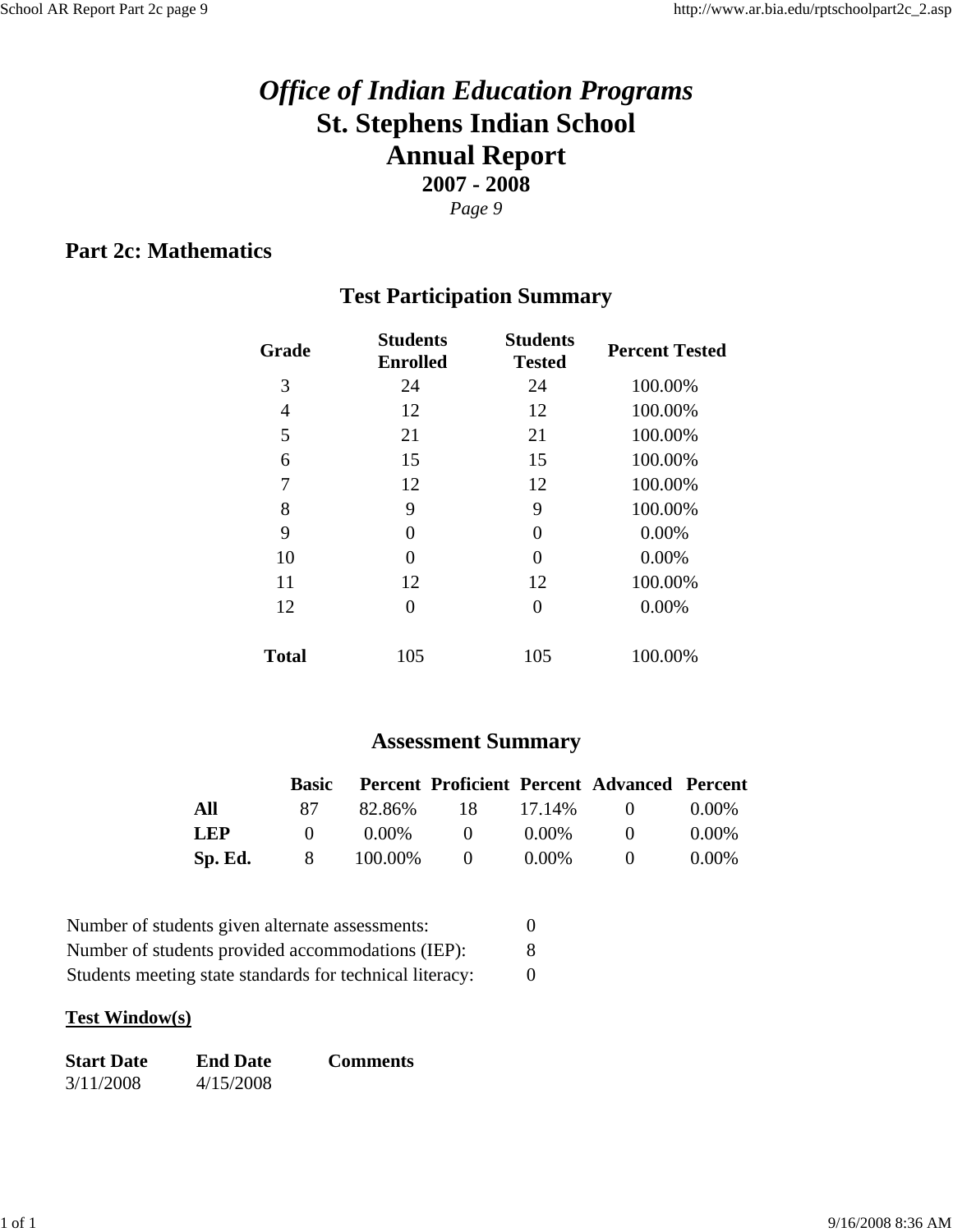**Part 3: Staff Development**

| A1.       | Full-time teaching positions available in the current school<br>year:              | 8             |              |             |
|-----------|------------------------------------------------------------------------------------|---------------|--------------|-------------|
|           | Full-time teachers new to the school:                                              |               | 7            |             |
|           | Unfilled vacancies for full-time teachers:                                         |               | $\mathbf{0}$ |             |
|           | <b>Total Number of Teachers:</b>                                                   |               | 8            |             |
|           | A2. Teachers at the end of last SY:                                                |               | 26           |             |
|           | Not offered contracts: 0 Teachers retired: 0                                       |               |              |             |
|           | Teachers returning:                                                                |               | 19           | $(73.08\%)$ |
| <b>B.</b> | Number of Core Area teachers:                                                      |               | 18           |             |
|           | Highly Qualified Core Area teachers:                                               | 17            | $(94.44\%)$  |             |
| C.        | Current school principal tenure (years):                                           | 6             |              |             |
| D.        | Number of core area classes taught:<br>$(K-8: 42, 9-12: 19)$                       | 61            |              |             |
|           | Core area classes taught by highly qualified teachers:<br>$(K-8: 42, 9-12: 15)$    |               | 57 (93.44%)  |             |
|           | Teachers receiving high-quality professional development:<br>$(K-8: 16, 9-12: 10)$ | 26            |              |             |
|           | Core area teachers' qualifications in the use of technology for<br>instruction:    |               |              |             |
|           | Basic:                                                                             | $0(0.00\%)$   |              |             |
|           | Proficient:                                                                        | 16 (88.89%)   |              |             |
|           | Advanced:                                                                          | 2 $(11.11\%)$ |              |             |
| E.        | Full-time paraprofessionals employed:                                              | 7             |              |             |
|           | Fully qualified paraprofessionals employed:                                        | 7             |              |             |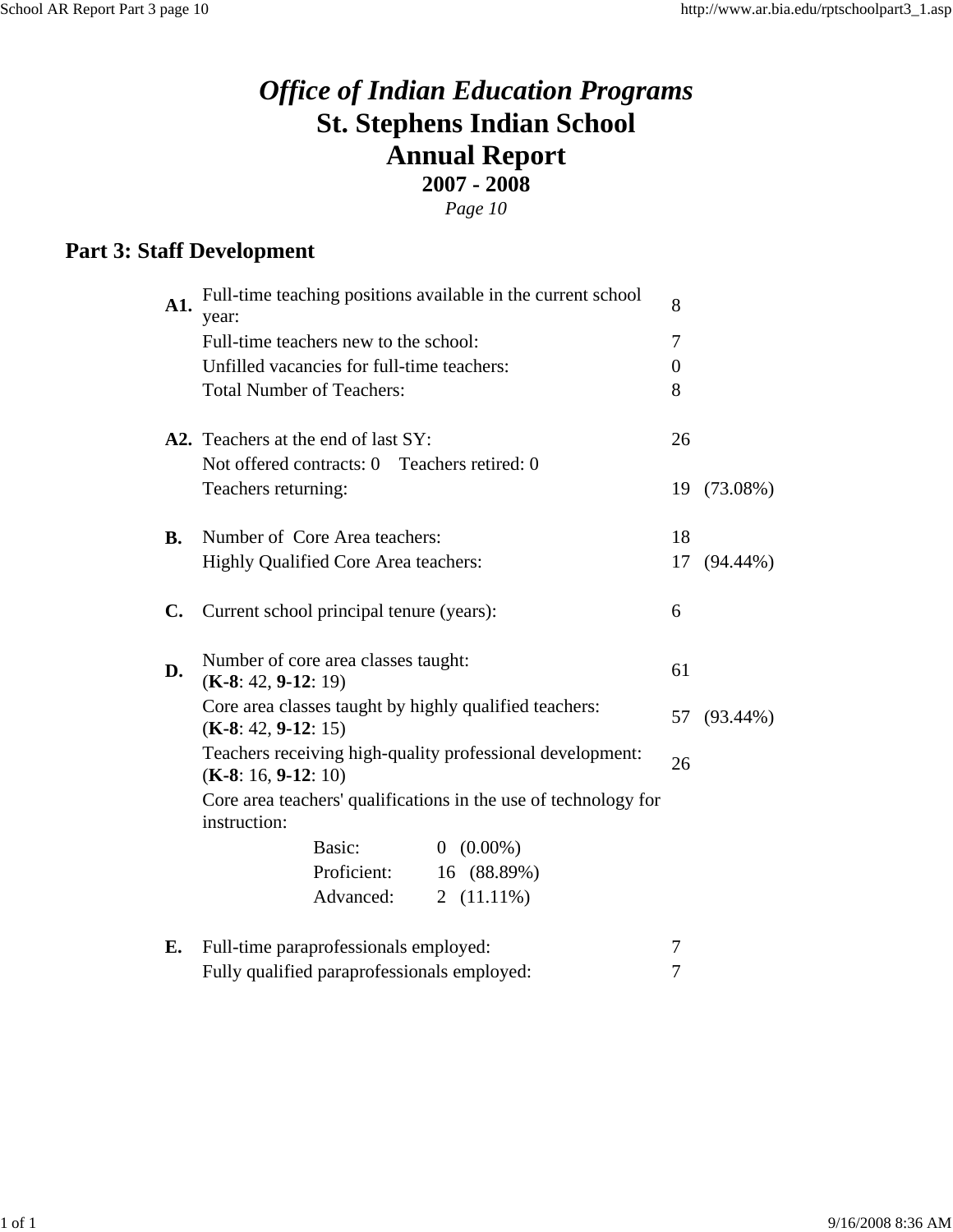#### **Part 4: Provision for Safe and Drug Free School and Community**

#### **A.** Major Activities

#### **Major activities for the school are marked 'X'.**

- X Substance abuse prevention instruction Before and after school activities
- X Safe & drug free services for out of school youth X Violence prevention instruction
- 
- X Curriculum acquisition or development X Student Support services
- 
- X Special one-time events X Security Equipment
- X Staff Training X Security
- Other:
- 
- 
- X Parent education and involvement X Conflict resolution and Peer mediation
	-
- X Community service projects X Alternative education programs
	-
	-
- X Personnel X HIV Curriculum Training

#### **B.** Incidents of Drug and Alcohol Use

|                                            | K-6 | 7-8 | $9-12$ |
|--------------------------------------------|-----|-----|--------|
| Number of Incidents                        |     |     | 3      |
| <b>Student Offenders</b><br>(unduplicated) |     |     |        |
| Non-student Offenders                      |     |     |        |
| Alcohol-related suspensions                |     |     |        |
| Alcohol-related expulsions                 |     |     |        |
| Drug-related suspensions                   |     |     |        |
| Drug-related expulsions                    |     |     |        |

#### **Total Number of Incidents:** 3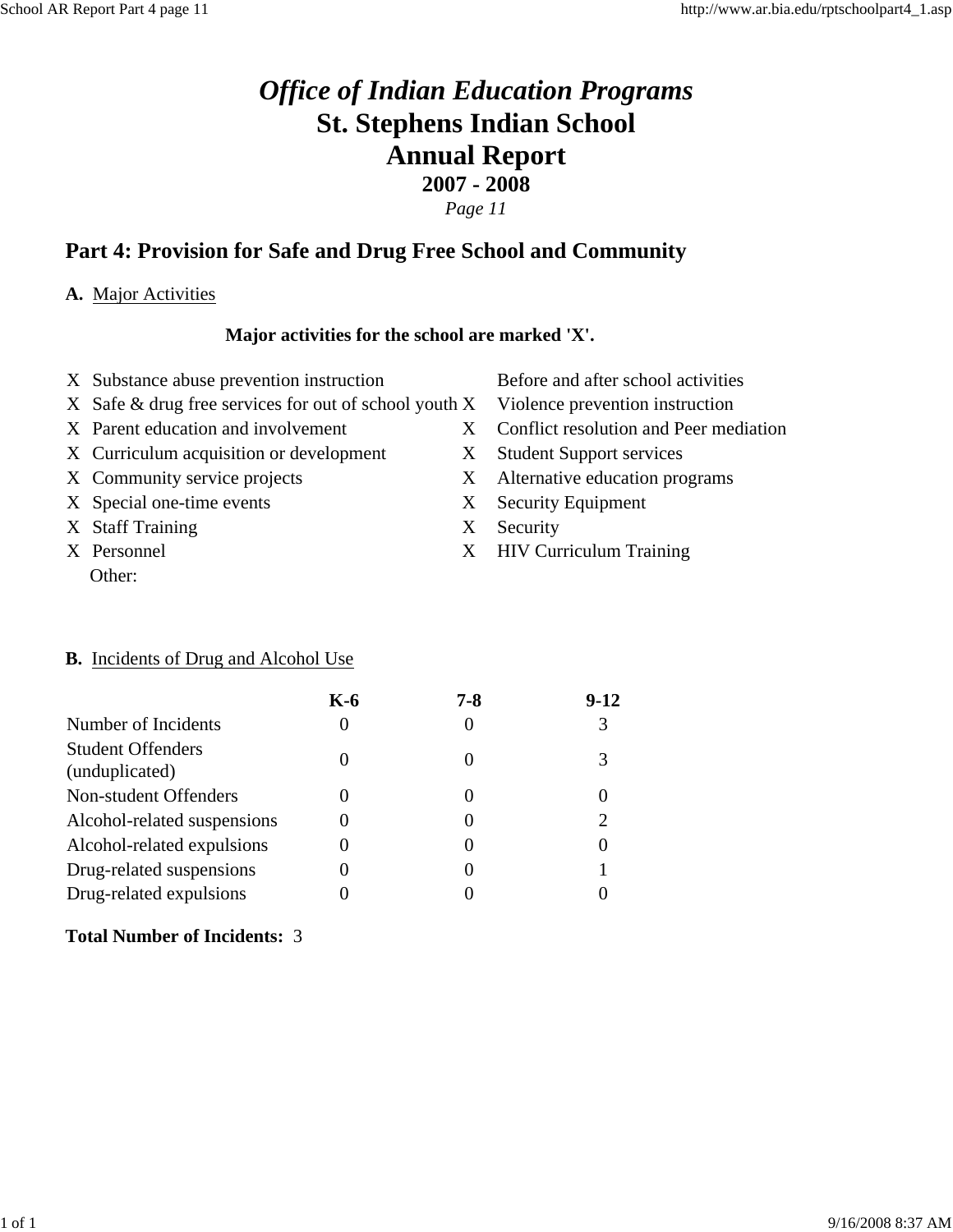#### *Page 12*

#### **Part 4: Provision for Safe and Drug Free School and Community**

#### **C.** Incidents of Violence

| $K-6$ | $7 - 8$ | $9-12$ |
|-------|---------|--------|
|       |         |        |
|       |         |        |
|       |         |        |
|       |         |        |
|       |         |        |
|       |         |        |
|       |         |        |
|       |         |        |
|       |         |        |
|       |         |        |
|       |         |        |
|       |         |        |

#### **Total Number of Incidents:** 17

#### **D.** Community Involvement

Community agencies or organizations involved in safe and drug free activities: **Yes**

Organizations involved are marked 'X'.

- X Joint service delivery, including referrals
- X Teacher/staff training
- X Public awareness activities Fund-raising

Other:

Student participation in designing, delivering or critiquing your safe and drug free activities: **Yes**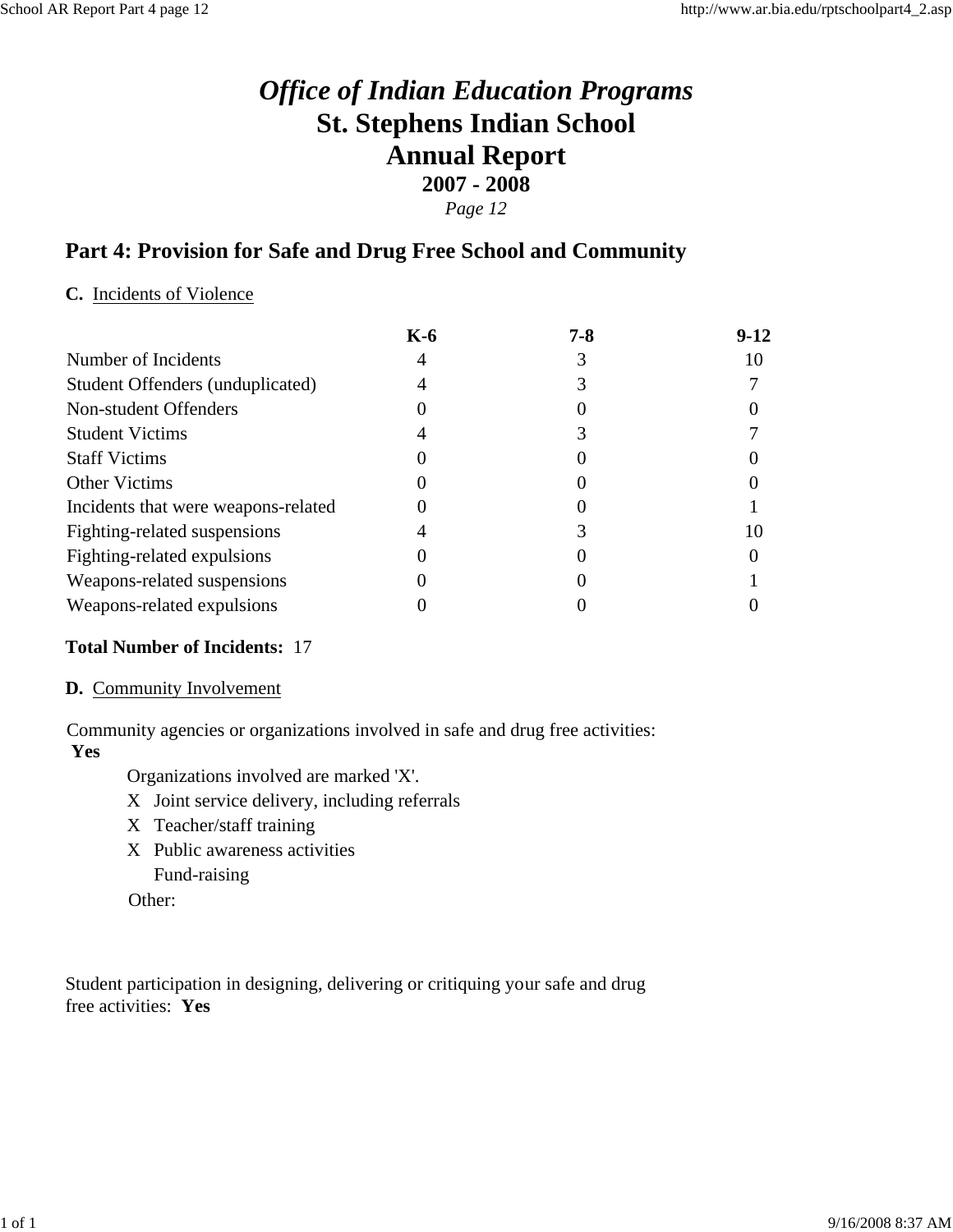#### **Part 5: Extended Learning, Language and Culture**

School provided extended learning time: **Yes**

#### **Applicable extended learning times are marked 'X'.**

Before School X After School Weekend X Summer Other:

School provided family literacy services for parents: **Yes**

School provided Tribal language and/or culture education for students: **Yes**

Students demonstrating knowledge of Tribal language / culture: **215**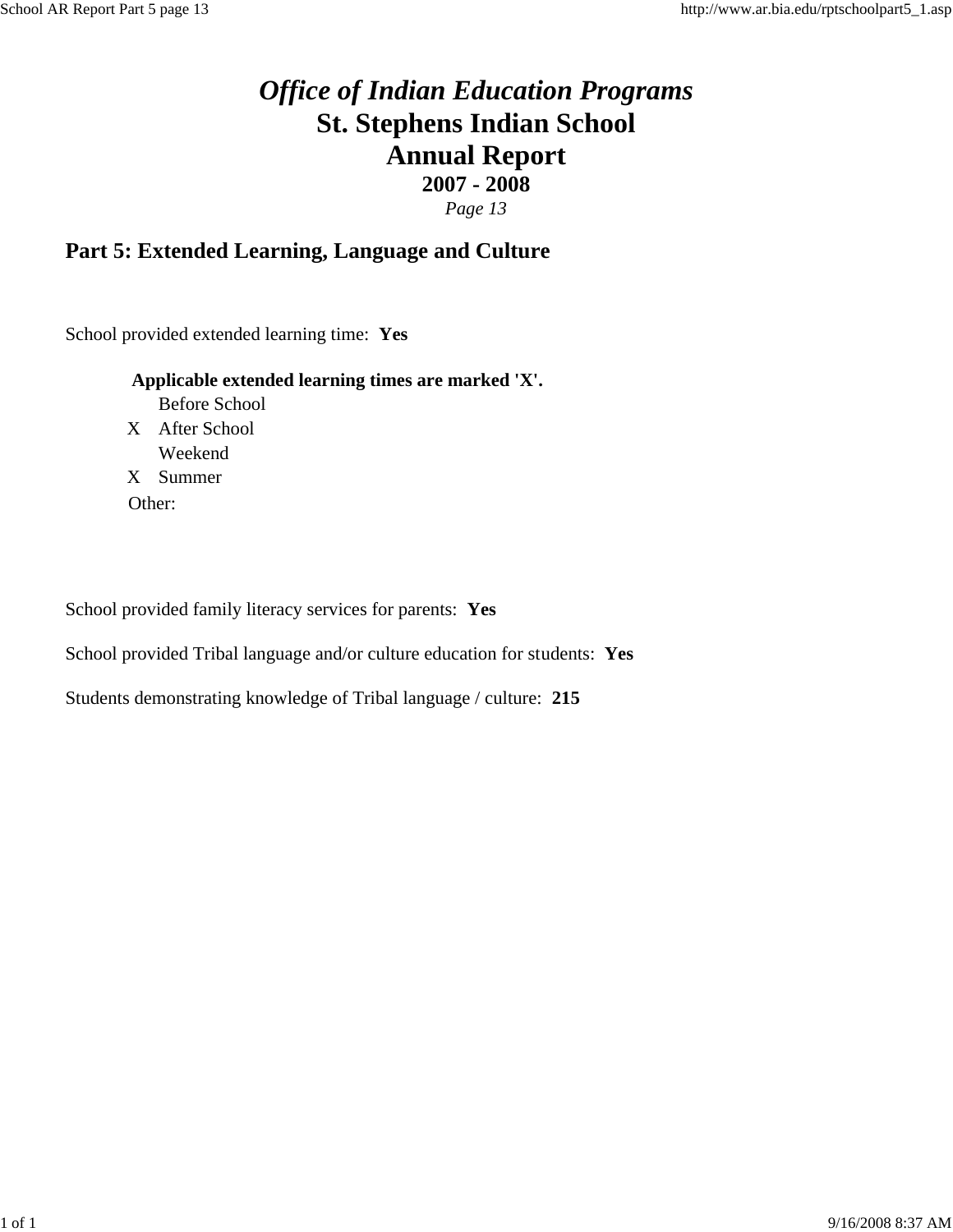*Page 14*

## **Part 6: English Language Proficiency (ELP) State Assessment Data**

|   | Name of ELP<br>Assessment<br>(1) | Total<br>number of<br>ALL<br>students<br><b>ELP</b><br>(2) | Total<br>number of<br>ALL<br>students<br>assessed for dentified as<br><b>LEP</b><br>(3) | Number of<br>$LEP$ in<br>Basic or<br><b>Level 1</b><br>(4) | Number of<br>LEP in<br>column (3) at column (3) at column (3) at<br>or Level 2<br>(5) | Number of<br>LEP in<br>Intermediate   Advanced or   Proficient or  <br>Level 3<br>(6) | Number of<br>$ LP $ in column<br>$(3)$ at<br>Level 4<br>(7) |
|---|----------------------------------|------------------------------------------------------------|-----------------------------------------------------------------------------------------|------------------------------------------------------------|---------------------------------------------------------------------------------------|---------------------------------------------------------------------------------------|-------------------------------------------------------------|
|   |                                  | $\theta$                                                   | $0(0.00\%)$                                                                             | $0(0.00\%)$                                                | $0(0.00\%)$                                                                           | $0(0.00\%)$                                                                           | $0(0.00\%)$                                                 |
| 2 |                                  |                                                            | $0(0.00\%)$                                                                             | $0(0.00\%)$                                                | $0(0.00\%)$                                                                           | $0(0.00\%)$                                                                           | $0(0.00\%)$                                                 |
| 3 |                                  | $\Omega$                                                   | $0(0.00\%)$                                                                             | $0(0.00\%)$                                                | $0(0.00\%)$                                                                           | $0(0.00\%)$                                                                           | $0(0.00\%)$                                                 |